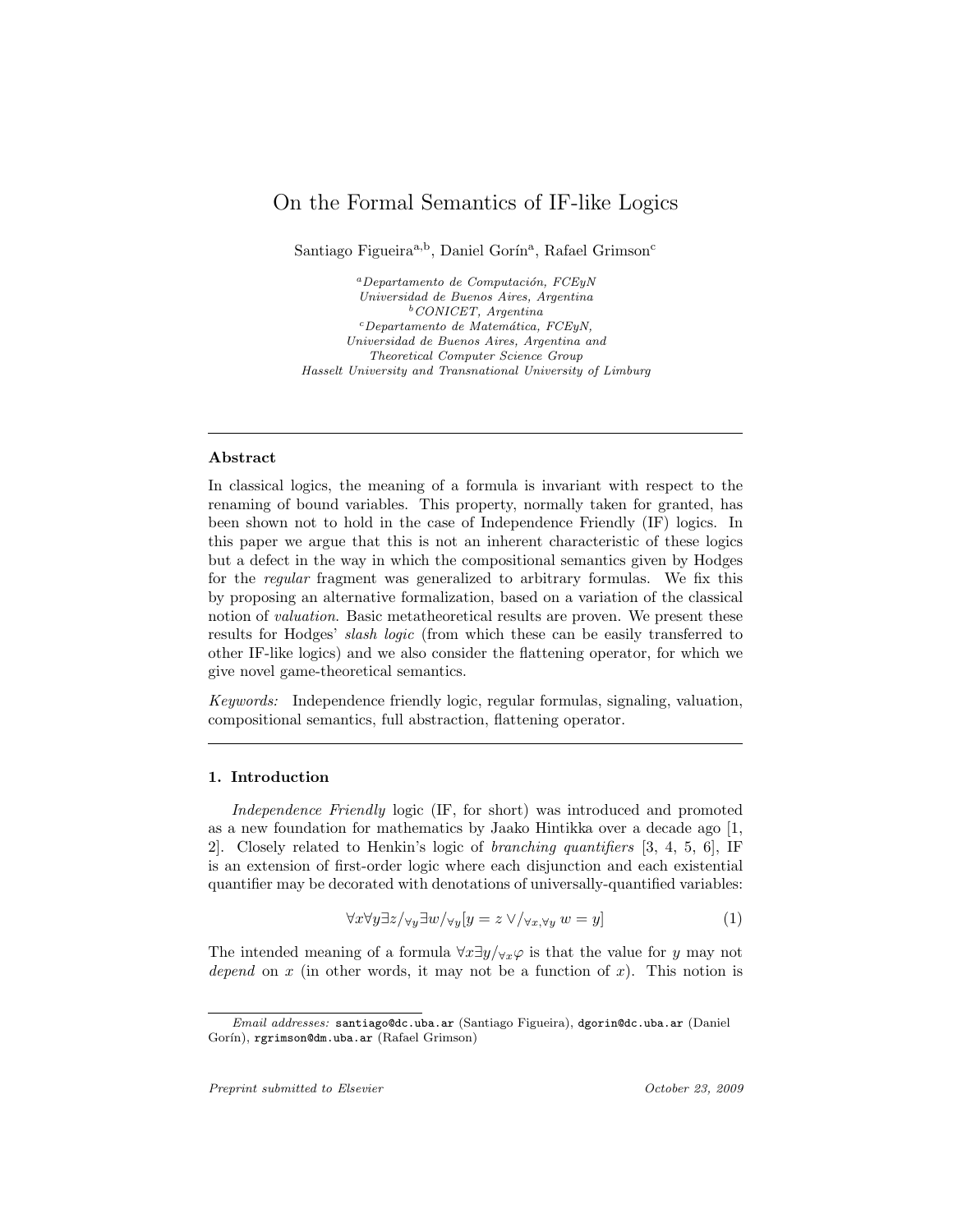nicely formalized using a two player game between Abélard and Eloïse, which, because of the independence restrictions, is of imperfect information. In terms of expressive power, IF corresponds to the  $\Sigma_1^1$  fragment of second-order logic [7], although the set of valid IF sentences is recursively isomorphic to that of full second-order logic [8].

It was conjectured by Hintikka that one could not formulate IF semantics in a composable way [1]. This was promptly rebutted by Hodges in [9], where he achieves compositionality by taking as the interpretation of a formula  $\varphi(x_1, \ldots, x_n)$  over the domain A, the set of sets of n-tuples (called trumps) for which Eloïse has a uniform winning strategy. In doing this, Hodges also provided formal semantics for non-sentences.

Two things are worth observing. First, in [9] Hodges introduced two slight modifications in syntax and semantics, namely: conjunctions and universal quantifiers may also be decorated with restrictions, and restrictions on any of the player's choices may range also over any of his previous choices. In Hintikka's presentation [1], no decorations with existentially quantified variables occur. Hintikka adopts a convention, which remains implicit in the syntax, that Eloïse is not allowed to take into account any of her previous choices. For implications of this fact see, e.g. [10].

For instance, formula (1) would be written in Hodges formulation as:

$$
\forall x \forall y \exists z / y \exists w / y, z [y = z \lor /_{x,y,w,z} w = y].
$$

Hodges later coined the name slash logic and stated [11]:

During recent years many writers in this area (but never Hintikka himself) have transferred the name 'IF logic' to slash logic, often without realising the difference. Until the terminology settles down, we have to beware of examples and proofs that don't make clear which semantics they intend.

We will use the term IF-like logics to encompass this variety of related logics. In [12], Hodges shows that even if one restricts to Hintikka and Sandu's original formulation of IF, compositionality can be obtained. The second thing to note is that in both papers Hodges considers only a syntactic fragment called regular in which there can be no nested binding of the same variable (i.e. along one branch of the syntactic tree) nor a variable that occurs both freely and bound in one formula.<sup>1</sup> This is a standard practice in first-order logic model theory. The underlying assumption is that, given an arbitrary formula  $\varphi$ , one can appropriately rename its variables, so no generality is loss. As it was later pointed-out,

<sup>&</sup>lt;sup>1</sup>Hodges does not explicitly restrict to the regular fragment, however this is implicitly done in his work by means of his formalism. Indeed, writing  $\varphi(x_1, \ldots, x_n)$  implies that the free variables of  $\varphi$  (according to our definition of Fv) occur in the list  $x_1, \ldots, x_n$ , and he prevents this list from having duplications [9, p. 559]. Then he defines the compositional semantics of  $\varphi(x_1,\ldots,x_n) = \exists x/y_1,\ldots,y_k \psi$  in terms of  $\psi(x_1,\ldots,x_n,x)$ , and when writing  $\psi$  in this way, he is implicitly saying that x cannot be one of  $x_1, \ldots, x_n$ .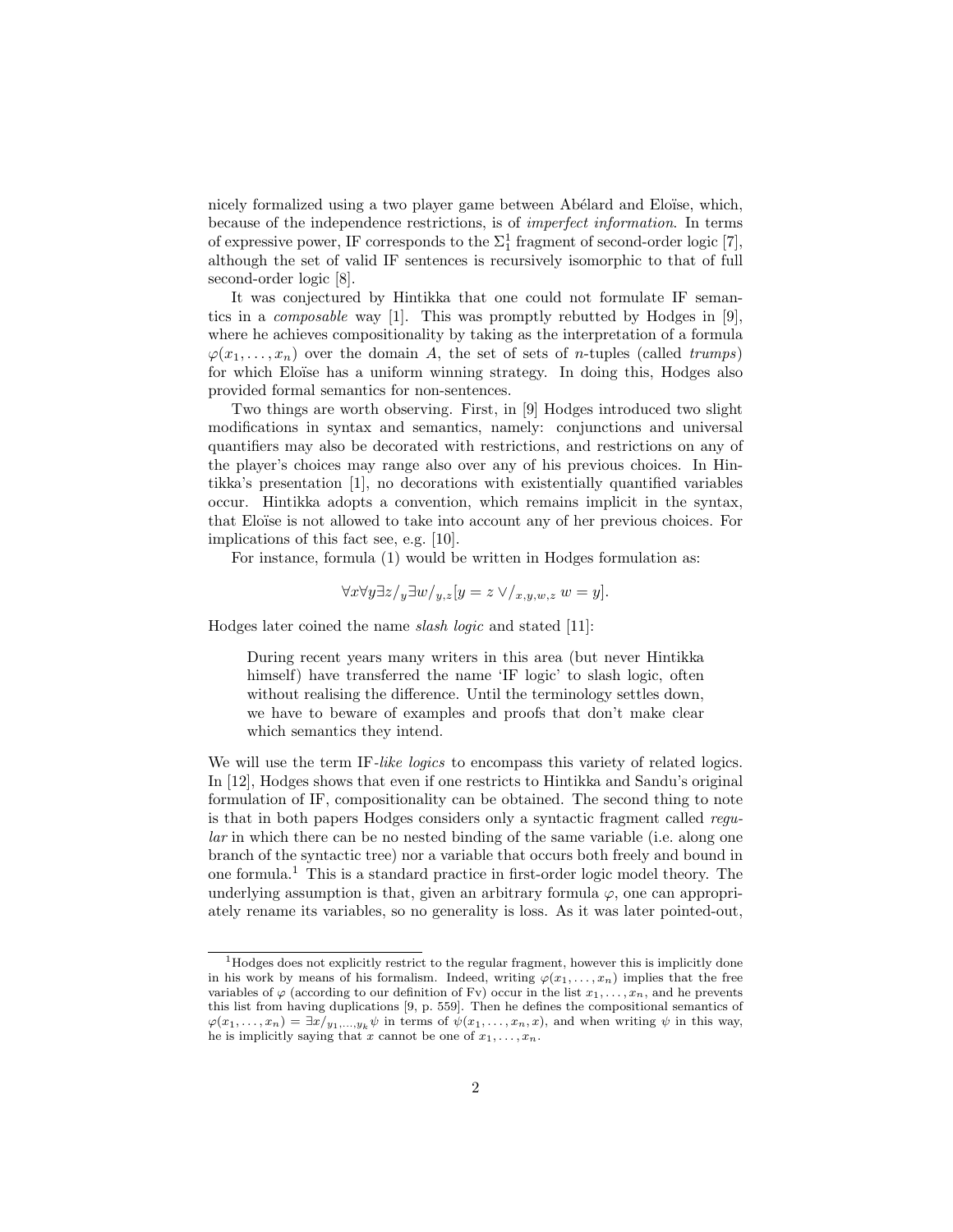this assumption is not satisfied in Hintikka's original semantics, and in fact it is not clear whether it is reasonable in the whole context of IF-like logics [13, 14].

Historically, Caicedo and Krynicki [15] were the first to attempt a generalization of Hodges' semantics to non-regular formulas. In their paper they give a prenex normal form theorem for slash logic (called  $\mathcal{L}_{ii}$  in their paper). Instead of n-tuples, they used valuations to account for arbitrary formulas where variables occur in any order and may even get rebound. This extension seemed so natural that in later papers (e.g. [10, 14, 16]) it was taken as the standard semantics of slash logic.

Based on this semantics, in [10], Janssen points-out several strange properties of these logics. At the root of them lies the idea of signaling. Signaling is "the phenomenon that the value of a variable one is supposed not to know, is available through the value of another variable" [14]. He observes, for instance, that the quantifier-context where a subformula occurs is of vital importance. Already in [9], it was observed (with the formula  $\forall x \exists z \exists y / x [x = y]$ ) that a seemingly vacuous existential quantifier<sup>2</sup> may be, due to signaling, the difference between a formula being true or not. Janssen [10] points out that if variables are reused in a formula, signaling may be blocked and, thus, the truth-value of formulas that only differ on bound-variables may vary. This can even be the case of formulas of IF-logic without restrictions, which would challenge Hintikka's claim of IF being a conservative extension of classical logic [1].

A systematic analysis of signaling in IF-like logics was later performed in [14], where several claims of "equivalence of formulas under syntactic transformations" made in [15] are questioned due to signalings that may get unexpectedly blocked. These results are fixed in [16], although the original semantics had to be subtly modified (valuations are required to have finite domain) and equivalences are shown to hold only on certain contexts, depending on the variables occurring in the formulas.

Summing up, on the one hand, we have a family of logics, aiming to be a conservative extension of first-order logic, for which many results have been proved, but only for the regular fragment. On the other hand, we have that the attempts to formulate general results for the whole fragment failed. In the face of this, Dechesne advocated for the restriction of IF-like logics to the regular fragment (cf. Section 7.5 of  $[13]$ ).

In this paper, we argue that there is no real need to restrict IF-like logics to regular formulas and that, in fact, most, if not all, of previous results can be generalized to the irregular case in a safe and natural way. In a nutshell, we claim that valuations as functions from variables to values are simply not adequate to formalize independence restrictions in a context where variables can get rebound.

The paper runs as follows. In Section 2 we discuss in more detail the misbehavior of irregular formulas with respect to signaling. We will also see that

<sup>2</sup>By vacuous we mean that the bound variable does not occur in the subformula.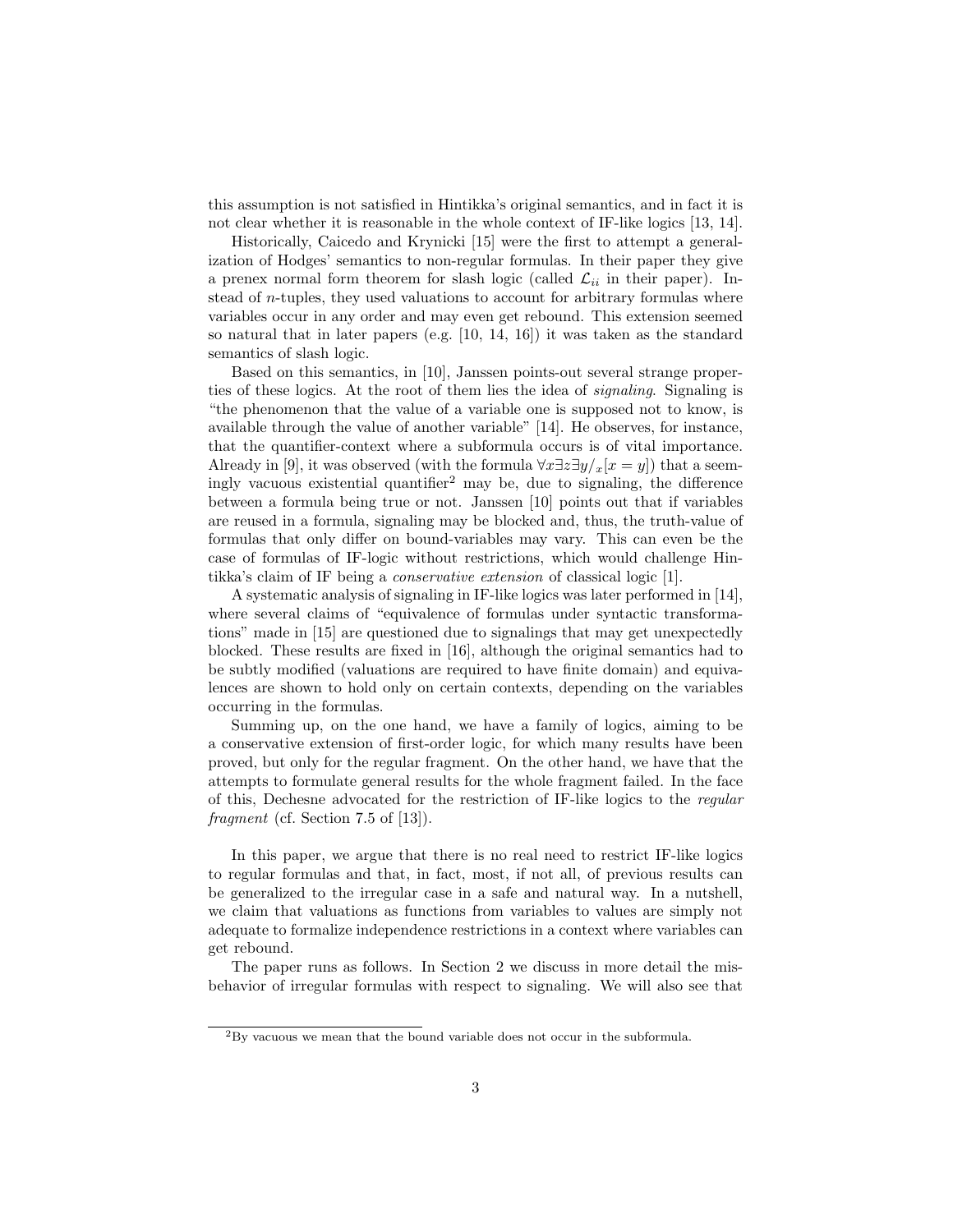even when restricted to the regular fragment, the valuation-based semantics fails to generalize Hodges' compositional semantics. This motivates Section 3, were we first observe that, according to some results of Section 2, there must be at least two different notions of independence for regular IF-like logic, one followed by [15, 16] and the other by [9]. We then give both game-theoretical and compositional semantics for slash logic carefully avoiding these pitfalls. In Section 4 we move to slash logic with the *flattening* operator  $\downarrow$  introduced by Hodges in [9] and illustrate that irregular formulas can be handled uniformly also in this setting; while doing this, we provide a novel game semantics for this logic.

#### 2. Preliminaries

#### 2.1. Syntax

From here on, we restrict ourselves to Hodges' *slash logic* (but without indexed disjunctions) [9, 11], in which Hintikka's IF logic can be trivially embedded. Formulas are built out of an infinite supply of constant symbols, function symbols and relation symbols just like in first-order logic, using the following set of connectives:  $\sim$ ,  $\vee/_{y_1,...,y_k}$  and  $\exists x/_{y_1,...,y_k}$ , where  $y_1,...,y_k$  stands for a set of variables. The derived connectives  $\wedge/_{y_1,\dots,y_k}$  and  $\forall x/_{y_1,\dots,y_k}$  are defined in the usual way. We will also write  $\wedge$ ,  $\vee$ ,  $\exists x$  and  $\forall x$  for  $\wedge/\emptyset$ ,  $\forall/\emptyset$ ,  $\exists x/\emptyset$  and  $\forall x/\emptyset$ . Following [16] we don't impose any restriction on the variables occurring under the slashes. Observe that  $\sim$  is *game negation*; in Section 4 we will consider also the flattening operator  $\downarrow$  and, thus, classical negation  $\neg$ .

The sets of free and bound variables of  $\varphi$ ,  $Fv(\varphi)$  and  $Bv(\varphi)$  respectively, are defined in the usual way:

- if  $\varphi$  is atomic, then  $Fv(\varphi)$  is the set of all free variables occurring in  $\varphi$  and  $Bv(\varphi) = \emptyset;$
- if  $\varphi = \neg \psi$ , then  $Fv(\varphi) = Fv(\psi)$  and  $Bv(\varphi) = Bv(\psi)$ ;
- if  $\varphi = \psi \vee_{y_1,\ldots,y_k} \rho$ , then  $Fv(\varphi) = Fv(\psi) \cup Fv(\rho) \cup \{y_1,\ldots,y_k\}$  and  $Bv(\varphi) = Bv(\psi) \cup Bv(\rho);$
- if  $\varphi = \exists x/y_1,...,y_k \psi$ , then  $Fv(\varphi) = (Fv(\psi)\setminus \{x\}) \cup \{y_1,...,y_k\}$  and  $Bv(\varphi) =$  $\text{Bv}(\psi) \cup \{x\}.$

Observe that variables that occur under slashes must be taken into consideration. For example, that if  $\theta := \exists x /_{x,y}[x = z]$  then  $Fv(\theta) = \{x, y, z\}$  and  $Bv(\theta) = \{x\}.$ 

Following Dechesne [13], we will say that a formula  $\varphi$  is regular whenever  $Fv(\varphi) \cap Bv(\varphi) = \emptyset$  and there is no nested quantification over the same variable. To follow Hodges' presentation, when referring to regular formulas we will sometimes make the *context* (i.e. the free variables in scope) a parameter of the formula by writing:  $\varphi(x_1,\ldots,x_n)$ , where  $(x_1,\ldots,x_n)$  is an *n*-tuple of distinct variables such that  $F_v(\varphi) \subseteq \{x_1, \ldots, x_n\}$ . Observe that this means that for a fixed  $\varphi$ ,  $\varphi(x, y)$  and  $\varphi(x, y, z)$  will denote two non-equivalent formulas. See [9] for further details.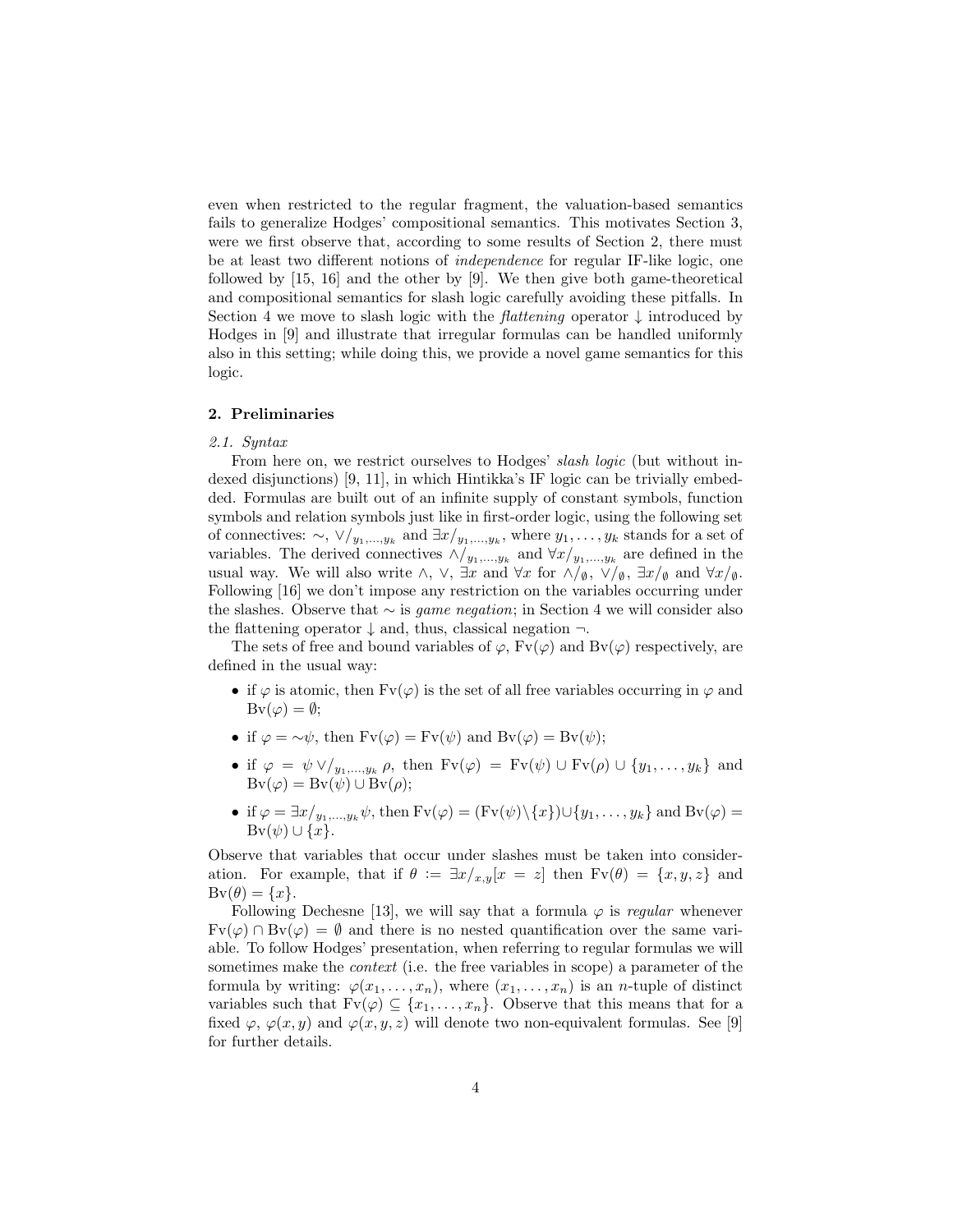# 2.2. Semantics

We will consider two related semantics. On the one hand, there is Hodges' trump semantics, which we will call T-semantics. It is compositional and based on sets of tuples but its formalization requires regular formulas with the context as a parameter. On the other, we have Caicedo and Kynicki's extension of trump semantics to arbitrary formulas, which we will call V-semantics. It is based on sets of valuations and has a natural game-based formulation from which compositionality can be proved [15, 16].

Let us begin with V-semantics. A formula  $\varphi$  is true in a model M under a set of valuations V, written  $\mathcal{M} \models^+ \varphi[V]$ , iff Eloïse has a valid strategy that, when followed, wins every instance  $\mathsf{G}(\mathcal{M}, \varphi, v)$  (for  $v \in V$ ) of the classical satisfaction game between Abélard and Eloïse (sometimes called *Falsifier* and *Verifier*). Dually, a formula is false, written  $\mathcal{M} \models^- \varphi[V]$ , whenever Abélard has a valid strategy that is winning for every  $G(\mathcal{M}, \varphi, v), v \in V$ .

For a strategy to be valid, it has to satisfy additional independence conditions. For a formal presentation refer to [15, 16]. We illustrate these requirements with an example. Let us say that at some point of a game Eloïse must play in a position given by the formula  $\exists x/y, z\varphi$ ; a valid strategy function for this point would be an  $f$  mapping valuations to elements of the domain, with the restriction that  $f(v) = f(v')$  whenever v and v' differ, at most, on their values for y and z. We say that this function f is  $\{y, z\}$ -independent.

**Definition 1.** Let  $f : A^B \to C$  and let  $Y \subseteq B$ . We say that f is Y-independent if for all  $g_1, g_2 \in A^B$ : if  $g_1(x) = g_2(x)$  for all  $x \notin Y$  then  $f(g_1) = f(g_2)$ .

In [15] there is no explicit definition of valuation for the V-semantics, but it seems it is intended that a valuation should be defined on the full (infinite) set of variables.<sup>3</sup> On the contrary, Hodges works with finite valuations, as the V-semantics defined in [16]. He achieves this by restricting to regular formulas where the context is a parameter: a valuation for  $\varphi(x_1, \ldots, x_n)$  is simply an *n*-tuple  $(a_1, \ldots, a_n)$ . Let us say that  $v_{(a_1, \ldots, a_n)}$  is a valuation such that  $v_{(a_1,...,a_n)}(x_i) = a_i$  when  $1 \leq i \leq n$  and  $v(x) = c$ , for some fixed c, otherwise; then, intuitively, a trump (resp. cotrump) T for  $\varphi(x_1, \ldots, x_n)$  in M, written  $\mathcal{M} \models^+ \varphi(x_1,\ldots,x_n)[T]$  (resp.  $\mathcal{M} \models^- \varphi(x_1,\ldots,x_n)[T]$ ), is just a set of *n*-tuples for which Eloïse (resp. Abélard) has a strategy that is winning for every instance of the game  $G(\mathcal{M}, \varphi, v_{(a_1,...,a_n)})$  for  $(a_1,..., a_n) \in T$ . Using trumps, Hodges [9] was able to prove that  $\models^+$  and  $\models^-$  can be defined in a composable way.

**Theorem 1 (Hodges, 1997).** Let  $\psi(\overline{x})$  be a regular formula of signature  $\sigma$ (with  $\bar{x} = x_1, \ldots, x_n$ ), let M be a  $\sigma$ -strucure and  $T \subseteq |\mathcal{M}|^n$ . Then,

- 1. if  $\varphi(\overline{x})$  is atomic or negated atomic,
	- $\mathcal{M} \models^+ \varphi(\overline{x})[T]$  iff  $\mathcal{M} \models \varphi(\overline{x})[v_t]$  for all  $t \in T$

<sup>&</sup>lt;sup>3</sup>In Section 2.1 of [15] valuations should be defined on some  $X \subseteq Var$ . So it is not explicitly required to be finite.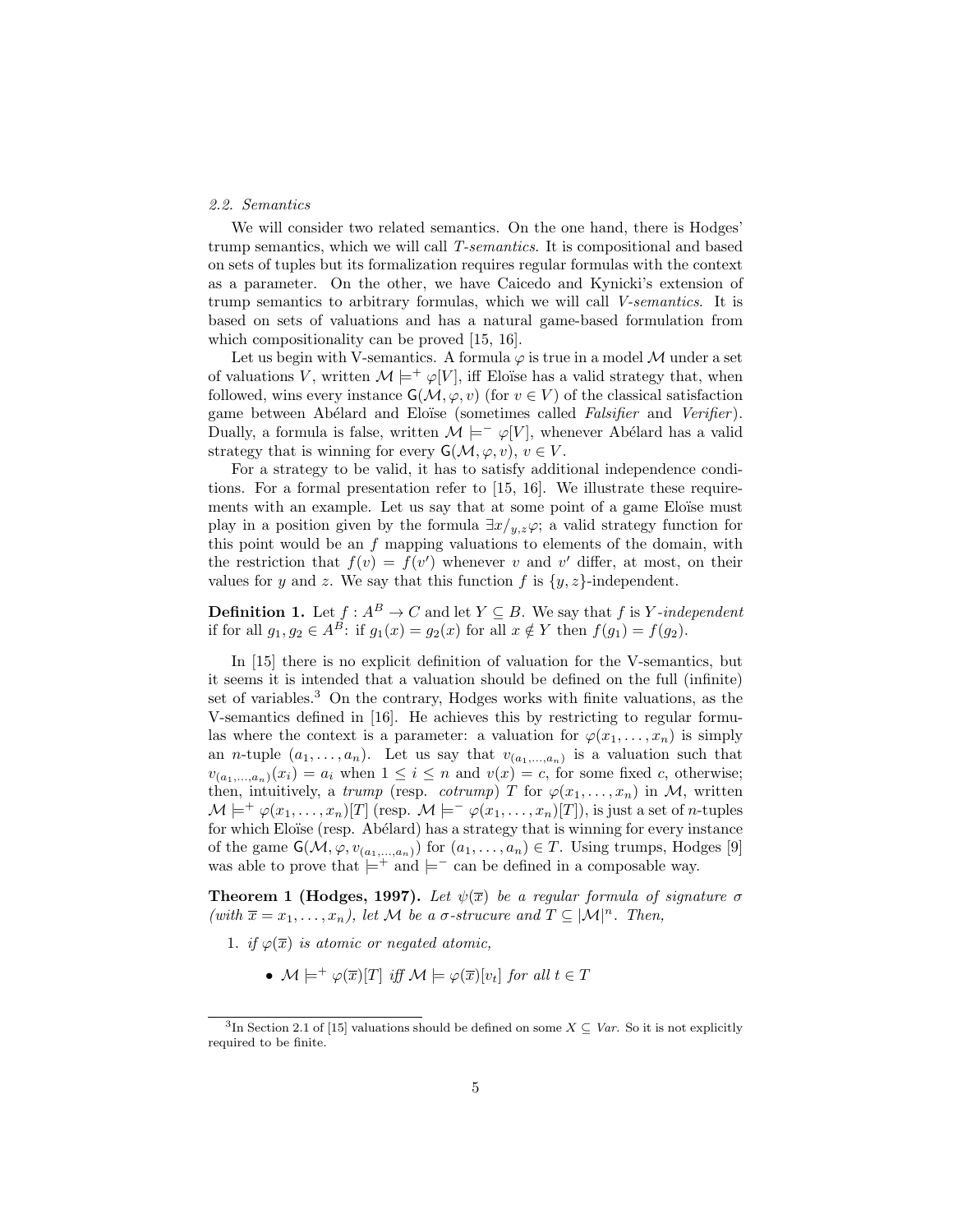•  $\mathcal{M} \models^{\perp} \varphi(\overline{x})[T]$  iff  $\mathcal{M} \not\models \varphi(\overline{x})[v_t]$  for all  $t \in T$ 

2. if  $\varphi(\overline{x}) = \sim \psi(\overline{x}),$ 

- $\mathcal{M} \models^+ \varphi(\overline{x})[T]$  iff  $\mathcal{M} \models^- \psi(\overline{x})[T]$
- $\mathcal{M} \models^- \varphi(\overline{x})[T]$  iff  $\mathcal{M} \models^+ \psi(\overline{x})[T]$
- 3. if  $\varphi(\overline{x}) = \psi_1(\overline{x}) \vee \langle x_{n_1}, \dots, x_{n_k} \psi_2(\overline{x}) \text{ for some } \{x_{n_1}, \dots, x_{n_k}\} \subseteq \{\overline{x}\},\$ 
	- $\mathcal{M} \models^+ \varphi(\overline{x})[T]$  iff there is a function  $g: T \to \{L, R\}$  such that  $- q$  is  ${n_1, \ldots, n_k}$ -independent;
		- $-T_L \neq \emptyset$  implies  $\mathcal{M} \models^+ \psi_1(\overline{x})[T_L]$ , with  $T_L = \{t \mid t \in T, q(t) = L\}$
		- $-T_R \neq \emptyset$  implies  $\mathcal{M} \models^+ \psi_2(\overline{x})[T_R]$ , with  $T_R = \{t \mid t \in T, g(t) = R\}$
	- $M \models^- \varphi(\overline{x})[T]$  iff  $M \models^- \psi_1(\overline{x})[T]$  and  $M \models^- \psi_2(\overline{x})[T]$
- 4. if  $\varphi(\overline{x}) = \exists y/_{x_{n_1},...,x_{n_k}} \psi(\overline{x}, y)$ , where  $y \notin {\overline{x}}$  and  $\{x_{n_1},...,x_{n_k}\} \subseteq {\overline{x}}$ ,
	- $M \models^+ \varphi(\overline{x})[T]$  iff there is a function  $g: T \to |M|$  such that  $- q$  is  ${n_1, \ldots, n_k}$ -independent; and  $-\mathcal{M} \models^+ \psi(\overline{x}, y)[T'],$  where  $T' = \{(\overline{t}, g(\overline{t})) | (\overline{t}) \in T\}$
	- $\mathcal{M} \models^- \varphi(\overline{x})[T]$  iff  $\mathcal{M} \models^- \psi(\overline{x}, y)[T']$  for  $T' = T \times |\mathcal{M}|^4$ .

**Notation 1.** Throughout this paper, " $\mathcal{M} \models^{\pm} X$  iff  $\mathcal{M} \models^{\pm} Y$ " will stand for " $\mathcal{M} \models^+ X$  iff  $\mathcal{M} \models^+ Y$ , and  $\mathcal{M} \models^- X$  iff  $\mathcal{M} \models^- Y$ ".

In first order logic, a formula  $\varphi$  of some signature  $\sigma$  is *true* in a  $\sigma$ -structure M with respect to a valuation v if  $M \models \varphi[v]$ . Equivalently  $\varphi$  is false in M with respect to v whenever  $\mathcal{M} \not\models \varphi[v]$ . The meaning of a formula  $\varphi$  of some signature  $\sigma$ , in a  $\sigma$ -structure  $\mathcal{M}$ , is given by the set of all valuations for which  $\varphi$  is true and the set of all valuations for which  $\varphi$  is false. Of course, in first order logic, being true is equivalent to being not false. Therefore, the meaning of  $\varphi$  in a structure M is simply given by the set of all v such that  $M \models \varphi[v]$ .

Similarly, in our setting of IF-like logics, a formula is said to be *true* when Eloïse has a winning strategy, and it is said to be *false* when Abélard has one. Under imperfect information there are formulas for which none of the players has a winning strategy, therefore there are formulas which are neither true nor *false.* The *meaning* of a formula, in a structure  $M$ , under V- and T-semantics is formally defined as

Meaning<sub>M</sub>
$$
(\varphi)
$$
 =  $\langle \{V | M \models^+ \varphi[V] \}, \{V | M \models^- \varphi[V] \} \rangle$ ;  
Meaning<sub>M</sub> $(\varphi(\overline{x}))$  =  $\langle \{T | M \models^+ \varphi(\overline{x})[T] \}, \{T | M \models^- \varphi(\overline{x})[T] \} \rangle$ 

<sup>&</sup>lt;sup>4</sup>Observe that we take  $T \times |\mathcal{M}|$  to be  $\{(\bar{t}, a) | (\bar{t}) \in T, a \in |\mathcal{M}|\}.$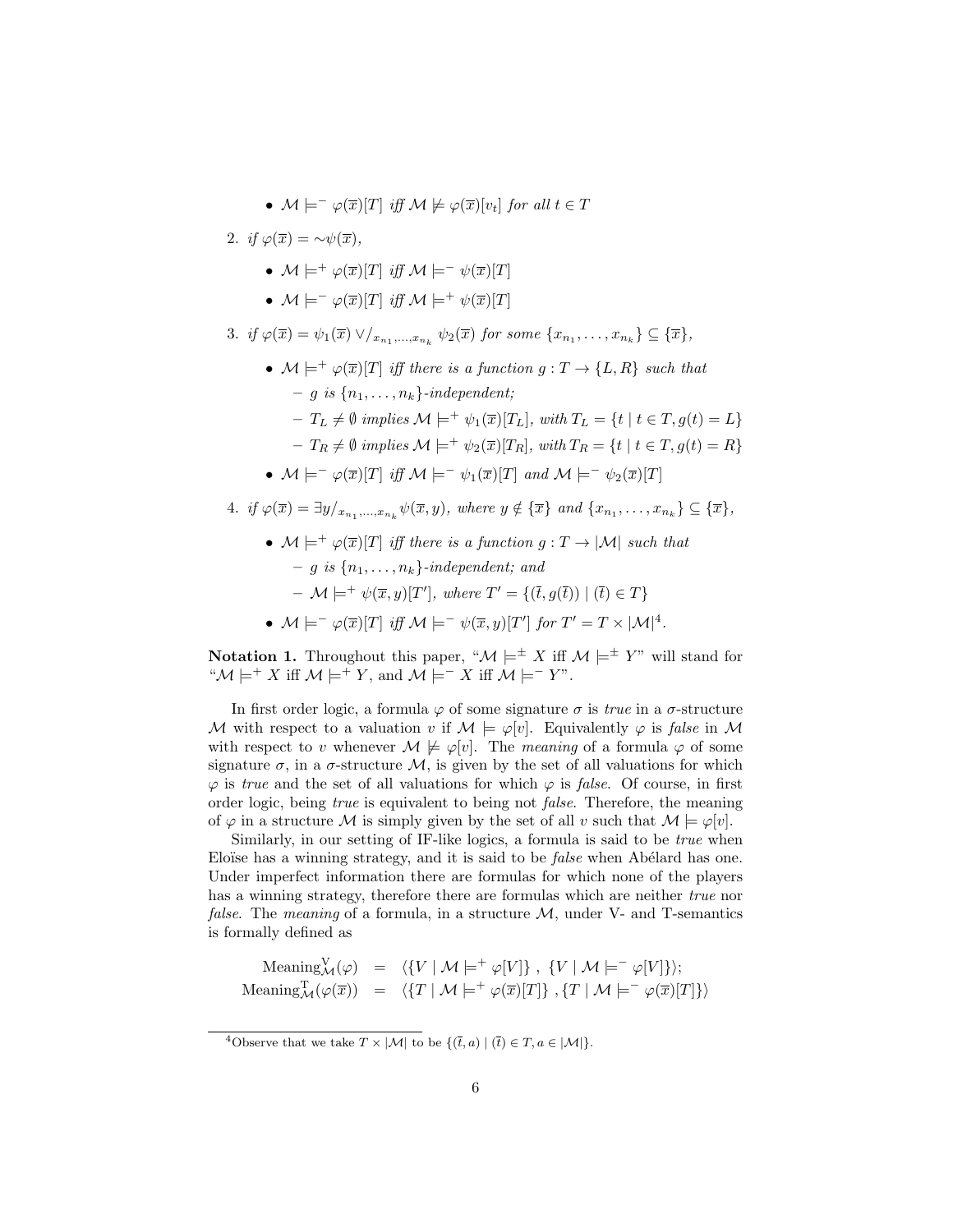where  $\bar{x} = x_1, \ldots, x_n$ . Intuitively two formulas are *equivalent* when they have the same meaning over any structure. So for first order logic  $\varphi$  and  $\psi$  are equivalent iff for every  $\sigma$ -structure M and every valuation  $v, M \models \varphi[v]$  iff  $\mathcal{M} \models \psi[v]$ . From the above notion of meaning for IF-like logics, we derive the following equivalences:

- **V-equivalence:**  $\varphi_1 \equiv_V \varphi_2$  iff for all M and every nonempty set of valuations V defined on  $Fv(\varphi_1) \cup Fv(\varphi_2)$ ,  $\mathcal{M} \models^{\pm} \varphi_1[V]$  iff  $\mathcal{M} \models^{\pm} \varphi_2[V]$ .
- **T-equivalence (for a fixed tuple**  $\overline{x} = x_1, \ldots, x_n$ **):**  $\varphi_1(\overline{x}) \equiv_T \varphi_2(\overline{x})$  iff for all M and every  $\emptyset \subset T \subseteq \mathcal{M}|^n$ ,  $\mathcal{M} \models^{\pm} \varphi_1(\overline{x})[T]$  iff  $\mathcal{M} \models^{\pm} \varphi_2(\overline{x})[T]$ .

**T-equivalence (over all tuples):**  $\varphi_1 \equiv_T \varphi_2$  iff for all

$$
\{x_1, \ldots, x_n\} \supseteq \text{Fv}(\varphi_1) \cup \text{Fv}(\varphi_2),
$$

we have  $\varphi_1(x_1,\ldots,x_n) \equiv_T \varphi_2(x_1,\ldots,x_n)$ .

Notice that in the last two cases,  $\varphi_1$  and  $\varphi_2$  must be regular formulas (see footnote 1).

### 2.3. Signaling kicks in

It was first observed by Janssen [10] that V-semantics and signaling don't interact well. Consider, for instance, the following example (from [10], section 7, formulas (32) and (33)):

$$
\theta_1 := \forall x \forall y \forall z [x = y \lor \exists u \exists w /_{x} [w \neq x \land u = z]]
$$
  

$$
\theta_2 := \forall x \forall y \forall z [x = y \lor \exists y \exists w /_{x} [w \neq x \land y = z]]
$$

Clearly,  $\theta_1$  is a regular formula while  $\theta_2$  is not. Moreover, they only differ in the symbol used for a bound variable:  $u$  vs.  $y$ . Since variable symbols are expected to be simple placeholders, both formulas should be equivalent. Now, Eloïse has a winning strategy for  $\theta_1$ , regardless the structure:

$$
f_{\vee}(v) = \begin{cases} L & \text{if } v(x) = v(y) \\ R & \text{otherwise} \end{cases} \qquad f_{\exists u}(v) = v(z) \qquad f_{\exists w/x}(v) = v(y)
$$

Let us check that this is indeed a valid and winning strategy for Eloïse in any suitable model. Whatever values Abélard chooses for x, y and z, when Eloïse gets to pick L or R, either  $v(x) = v(y)$  or  $v(x) \neq v(y)$ . In the first case, choosing  $L$  is the only sensible thing to do. But this means that if Eloïse ever gets to use  $f_{\exists u}$  and  $f_{\exists w/x}$ , then  $v(x) \neq v(y)$  must hold; this is a global invariant of her strategy. So, let us assume that indeed,  $v(x) \neq v(y)$ ; now Eloïse has to pick a value for  $u$  and since Abélard can challenge it later, her only choice is to pick  $v(z)$ . Finally, she has to provide a value for w other than  $v(x)$ . However, since the quantifier has a restriction on  $x$ , not every strategy function is valid. As one can see,  $f_{\exists w/x}$  is a valid strategy function and, because of the global invariant, returns a proper result. Observe that Eloïse's strategy for  $\theta_1$  relies heavily on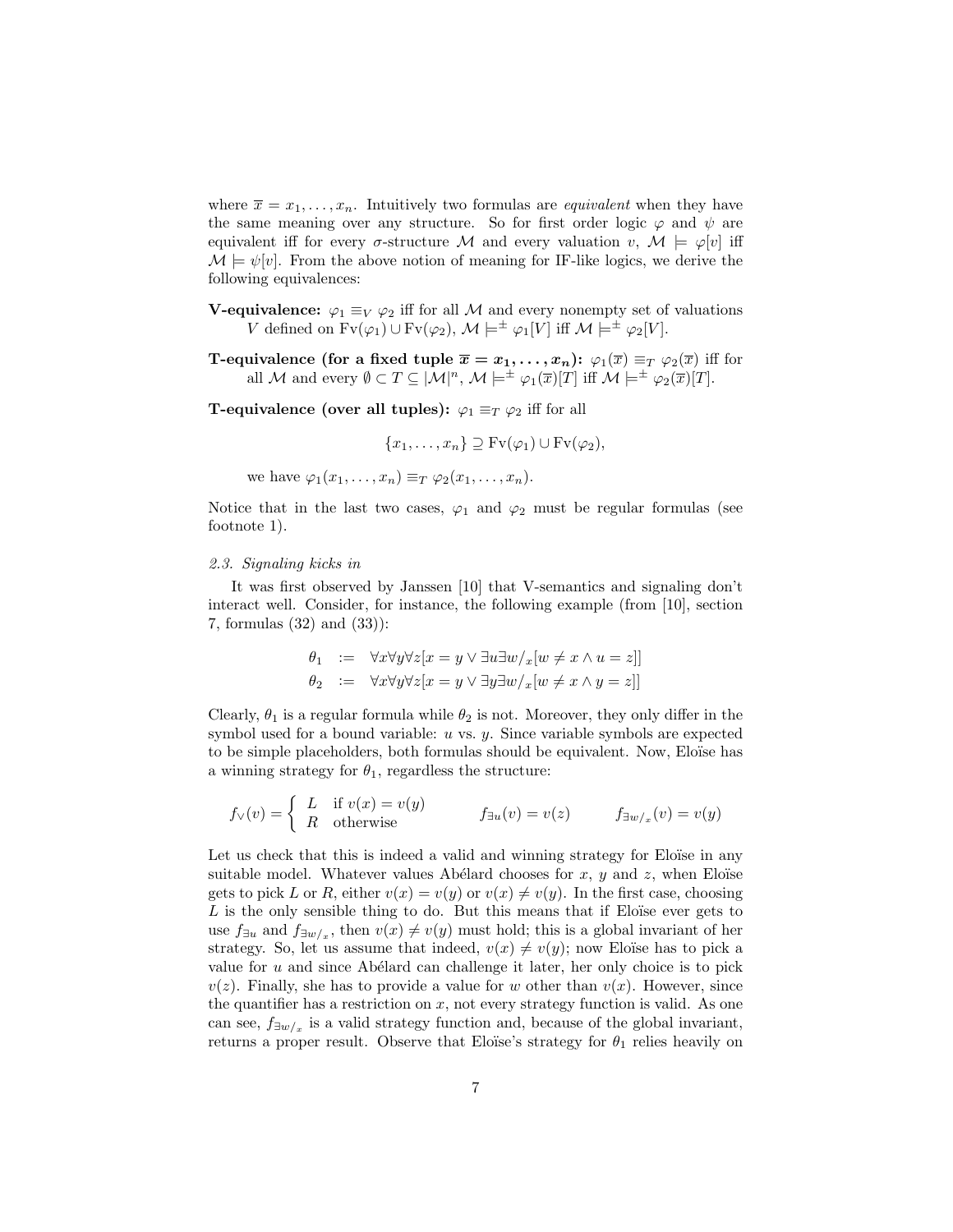signaling: she needs a value other than  $v(x)$  but her strategy function may not depend on  $x$ ; however,  $y$  is *signaling* such a value.

The problem is that Eloïse has no analogous winning strategy for  $\theta_2$ : whenever Abélard picks different initial values for  $x$  and  $y$ , Eloïse will be forced to reset the value of y to that of z, breaking the global invariant of the strategy (i.e., blocking the signal). In fact, it is not hard to show that for arbitrary structures, Eloïse has no winning strategy at all for  $\theta_2$ , which implies that  $\theta_1 \not\equiv_V \theta_2$ .

Now, although this is an already known example, we feel its significance has been overlooked. In our opinion, variables (and specially those that are bound) ought to be a mere syntactic device, a simple placeholder. They should bear no meaning in itself. The only thing we should care about two bound variables x and y is that they are distinct and, as such, stand for distinct placeholders.<sup>5</sup> In that sense  $u, v$  or  $w$  should be as good as  $y$ . The idea of variables as a mere syntactic device is reinforced with the fact that, at least in classical firstorder logic, one could drop variables altogether and replace them with de Bruijn indices [17]. Of course, using de Bruijn indices is to somehow 'regularizing the logic'.

This crucial notion has a name:  $\alpha$ -equivalence. Two formulas  $\varphi_1$  and  $\varphi_2$  are said to be  $\alpha$ -equivalent ( $\varphi_1 \equiv_\alpha \varphi_2$ ) if their syntactic trees are isomorphic, they have the same occurrences of free variables and for each occurrence of a bound variable the quantifier that binds it matches. For example, if  $\theta := \exists x \exists y [x = z]$ , then  $\theta \equiv_{\alpha} \exists y \exists w[y = z]$  but  $\theta \not\equiv_{\alpha} \exists z \exists y[z = z]$  and  $\theta \not\equiv_{\alpha} \exists x \exists x[x = z]$  (for formal definitions see any textbook on  $\lambda$ -calculus, e.g. [18]).

In every sensible formalism,  $\alpha$ -equivalence implies equivalence. We already saw this does not hold in slash logic under V-semantics in general and the following example shows that it neither does restricted to regular formulas. Consider these  $\alpha$ -equivalent, regular formulas:

$$
\theta_3 := \exists y \exists z /_{x,y} [z = x] \qquad \qquad \theta_4 := \exists u \exists z /_{x,y} [z = x]
$$

For  $V = \{v \mid v(x) = v(u)\}\$ and  $||\mathcal{M}|| \geq 2$  it is easy to see that  $\mathcal{M} \models^+ \theta_3[V]$  but  $\mathcal{M} \not\models^+ \theta_4[V]$ . The above example shows the kind of problems that we are going to solve in this paper. Observe that in  $\theta_1$  and  $\theta_2$  of page 7 one can reconstruct the context of the subformulas from the sentence in which they are introduced, that is *syntactically*. In  $\theta_3$  and  $\theta_4$ , the context is in the structure of V, but there is no traceable syntactic counterpart to that. In [16] this problem is solved by relativizing the equivalence by restricting to valuations that avoid the bound variables occurring in the formulas.

Invariance under  $\alpha$ -equivalence is such a basic property that it is not surprising that neither Hodges nor Caicedo and Krynicki mention it in their papers. However the latter two claimed in [15, Lemma 3.1 (a)] that it holds and this led to some flawed results (see [14]). In the face of this, it is worth verifying that, fortunately,  $\alpha$ -equivalence does hold under T-semantics.

<sup>&</sup>lt;sup>5</sup>That is, in the formula  $\forall x \exists y [x \neq y]$ , x and y are *distinct* and that is why we expect it to be equivalent to  $\forall y \exists z [y \neq z]$  but not to  $\forall y \exists y [y = y]$ .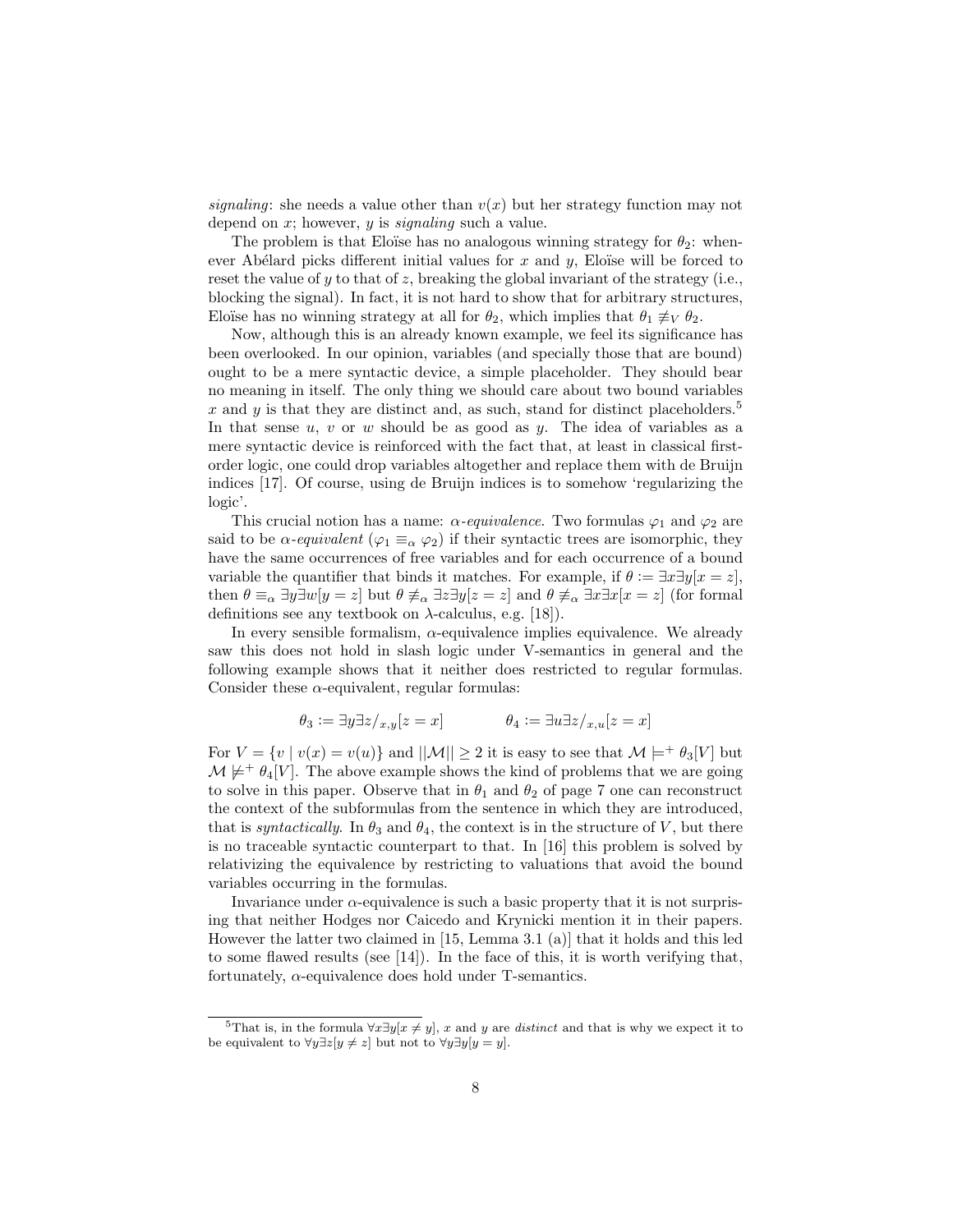**Proposition 1.**  $\varphi_1(\overline{x}) \equiv_\alpha \varphi_2(\overline{x})$  implies  $\varphi_1(\overline{x}) \equiv_T \varphi_2(\overline{x})$ , for  $\overline{x} = x_1, \ldots, x_n$ .

PROOF. Because  $\equiv_T$  is a transitive relation, one only needs to prove the implication for the case where  $\varphi_1(\overline{x})$  and  $\varphi_2(\overline{x})$  differ in at most one bound variable. This is carried out by induction on  $\varphi_1(\overline{x})$ . The case that matters is when  $\varphi_1(\overline{x})$  is of the form  $\exists u/_{z_1,\ldots,z_k} \psi_1(\overline{x}, u)$  and  $\varphi_2(\overline{x})$  is  $\exists v/_{z_1,\ldots,z_k} \psi_2(\overline{x}, v)$ , where  $\psi_2(\overline{x}, v)$  is obtained from  $\psi_1(\overline{x}, u)$  by replacing the free variable u by v. These two subformulas match on the bound variables but differ in one free variable  $(u \text{ vs. } v)$ . However, now we can prove by a straightforward induction that  $\mathcal{M} \models^{\pm} \psi_1(\overline{x}, u)[T]$  iff  $\mathcal{M} \models^{\pm} \varphi_2(\overline{x}, v)[T]$  for all suitable  $\mathcal{M}$  and T. The key point here is that at item 1 of Theorem 1 the name  $u$  or  $v$  is irrelevant, as long as they come in the same order in the lists  $(\overline{x}, u)$  and  $(\overline{x}, v)$ .

**Corollary 2.** Let  $\varphi_1$  and  $\varphi_2$  be regular. If  $\varphi_1 \equiv_{\alpha} \varphi_2$  then  $\varphi_1 \equiv_T \varphi_2$ .

PROOF. Immediate from the definition of T-equivalence over all tuples.

Now, observe that formulas  $\theta_3$  and  $\theta_4$  above are regular and  $\alpha$ -equivalent. Hence, by Corollary 2,  $\theta_3 \equiv_T \theta_4$ . But we have already seen that  $\theta_3 \not\equiv_V \theta_4$ . That is,  $\theta_3$  and  $\theta_4$  have the same meaning under T-semantics but different meaning under V-semantics. This clearly shows that V-semantics simply fails to be a generalization of T-semantics.

Proposition 2. There are regular formulas which are T-equivalent but not Vequivalent. Therefore, V-semantics is not an extension of T-semantics.

#### 3. Uniform semantics for regular and irregular formulas

Failure of  $\alpha$ -equivalence has been regarded in the literature as an unexpected, unusual yet, characteristic feature of IF-like logics. This begs a simple question: what is the precise relation between independence restrictions and  $\alpha$ -equivalence? Or, in other words, in what sense is this an unavoidable feature of these logics?

We believe that in order to answer these questions, one first needs to untangle the exact notion of independence being used. That is, we must realize what is the intended meaning<sup>6</sup> of the slashed quantifier in the formula  $\exists x/y\varphi$ . At first sight, it may seem like the answer is clear and simple enough: the independence restriction in this case is meant to be informally read "there exists a value for x, independent of the value of y, such that it makes  $\varphi$  true".

Arguably, it is this notion of "independence with respect to values" that lies behind the formal semantics in the tradition of [15, 16], which we have called Vsemantics. Since independence restrictions range over the values of variables, in these game-theoretical formalizations one only needs to hold the current value of each variable. But this means that each time a variable is rebound there is

 ${}^{6}$ Here we are using the word *meaning* in its informal, non-technical sense.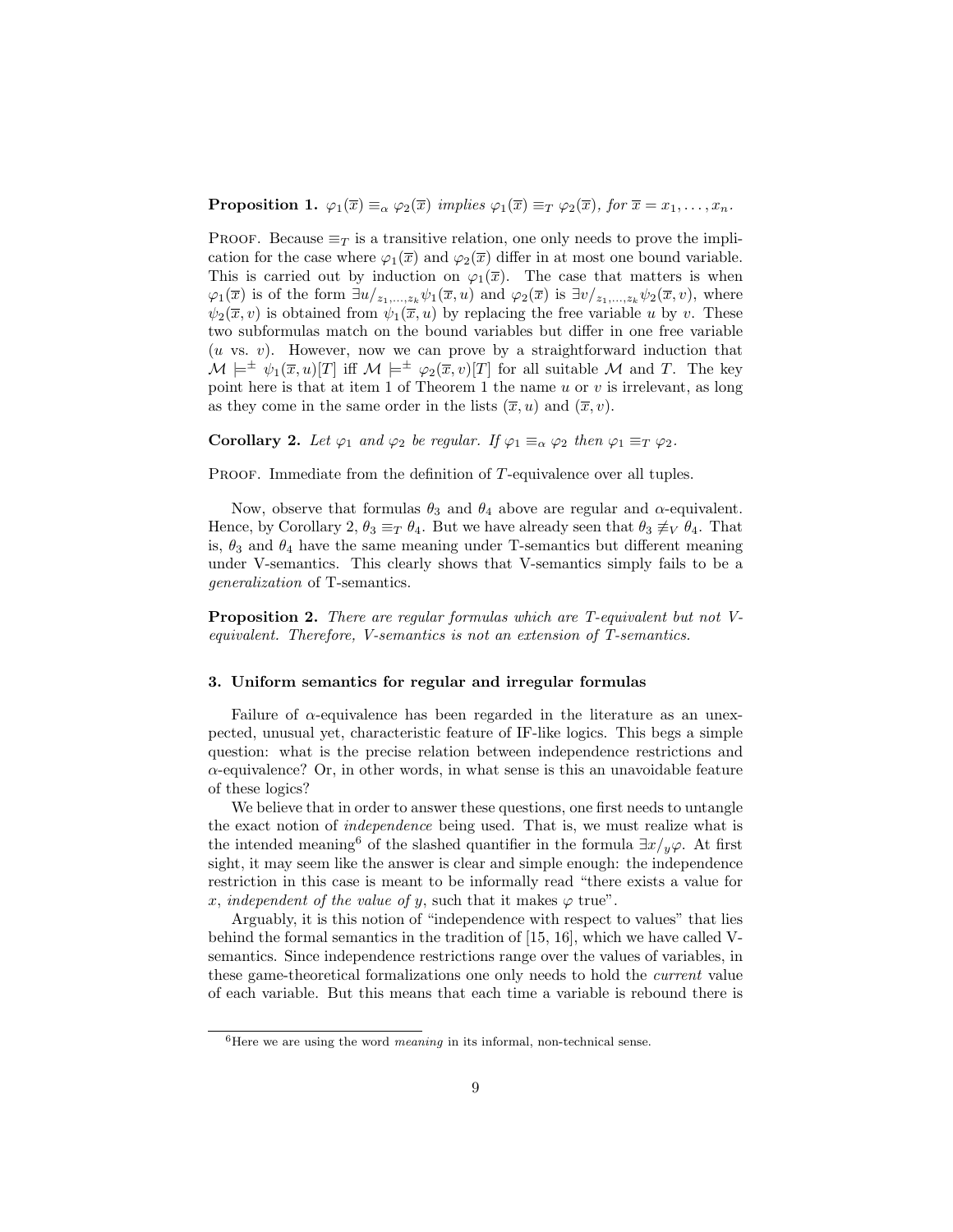a loss of information, typically observed as a signalling that gets blocked. This prevents  $\alpha$ -equivalence from holding in the irregular case.

This informal argument is not enough to conclude that the failure of  $\alpha$ equivalence is an intrinsic characteristic of IF-like logics, though. In particular, Proposition 2 already shows that there are at least two distinct semantics for regular IF-like formulas, one were  $\alpha$ -equivalence holds and one were it does not.

In a way, this paper is built on the observation that  $\exists x/y\varphi$  can alternatively be read as "there exists a value for  $x$ , independent of the last value chosen for y, such that it makes  $\varphi$  true". The difference is subtle: by talking about "the last value for  $y''$  it is implied that there might have been previous values and that we don't want to forbid the use of these values in picking a new value for x. Of course, a precise definition of this notion is required (in particular, what it means for variables that are free), and this is what will be done in this section. It will be also shown that the obtained logic coincides with T-semantics on regular formulas and that it has  $\alpha$ -equivalence for the whole fragment. This clearly shows that failure of  $\alpha$ -equivalence is not inherent to IF-like logics.

There are many equivalent ways in which this alternative notion of independence can be formalized. We have opted to simply decouple chosen values from valuations; others may prefer, for example, to map each variable to the list of all its previous values. As long as the finite history of moves is part of the game board, equivalent game-theoretical semantics can be given.

It is worth making two closing observations. First, game-theoretical semantics for classical first-order logic is based on a game of perfect information; in this context the history of moves is irrelevant. Second, in T-semantics, a tuple  $(a_1, \ldots, a_n)$  represents a precise finite history of moves for  $\varphi(x_1, \ldots, x_n)$ . In this setting, the history grows up one element at a time, as a consequence of each player's move for a  $\exists$  or  $\forall$ . That is, when some player picks a value  $a_{n+1}$  for  $x_{n+1}$ in  $\varphi(x_1,\ldots,x_n) = \exists x_{n+1}/y_1,\ldots,y_k \psi$ , the new history becomes  $(a_1,\ldots,a_n,a_{n+1})$ and the new formula becomes  $\psi(x_1, \ldots, x_n, x_{n+1})$ . But since T-semantics is restricted to the regular fragment, the value chosen for  $x_{n+1}$  will be  $a_{n+1}$  all along the play, and therefore both notions of independence coincide after all.

The fact that both notions of independence coincide in game-theoretical semantics for classical first-order and in T-semantics, might explain why the necessity of "history preserving" valuations for correctly dealing with independence restrictions has been so far overlooked.

Let's now move to a more technical field and define in a precise way what will be our *history*, how this history will interact with rebinding and finally what will be our semantics of unrestricted IF-like formulas. Recall that we will base our semantics upon the observation that  $\exists x/y \varphi$  should be read as "there exists a value for  $x$ , independent of the last value chosen for  $y$ , such that it makes  $\varphi$  true". It is clear that in this setting, classical valuations are an inadequate device to formalize this semantics: under rebinding of variables, they simply fail to keep track of all the previous choices. Our plan is, roughly, to replace valuations with tuples  $\langle s, p \rangle$ , where  $s \in |\mathcal{M}|^{\omega}$  is an infinite sequence of choices, and  $p$  is a mapping of variables into positions of  $s$ . A variable  $x$  gets thus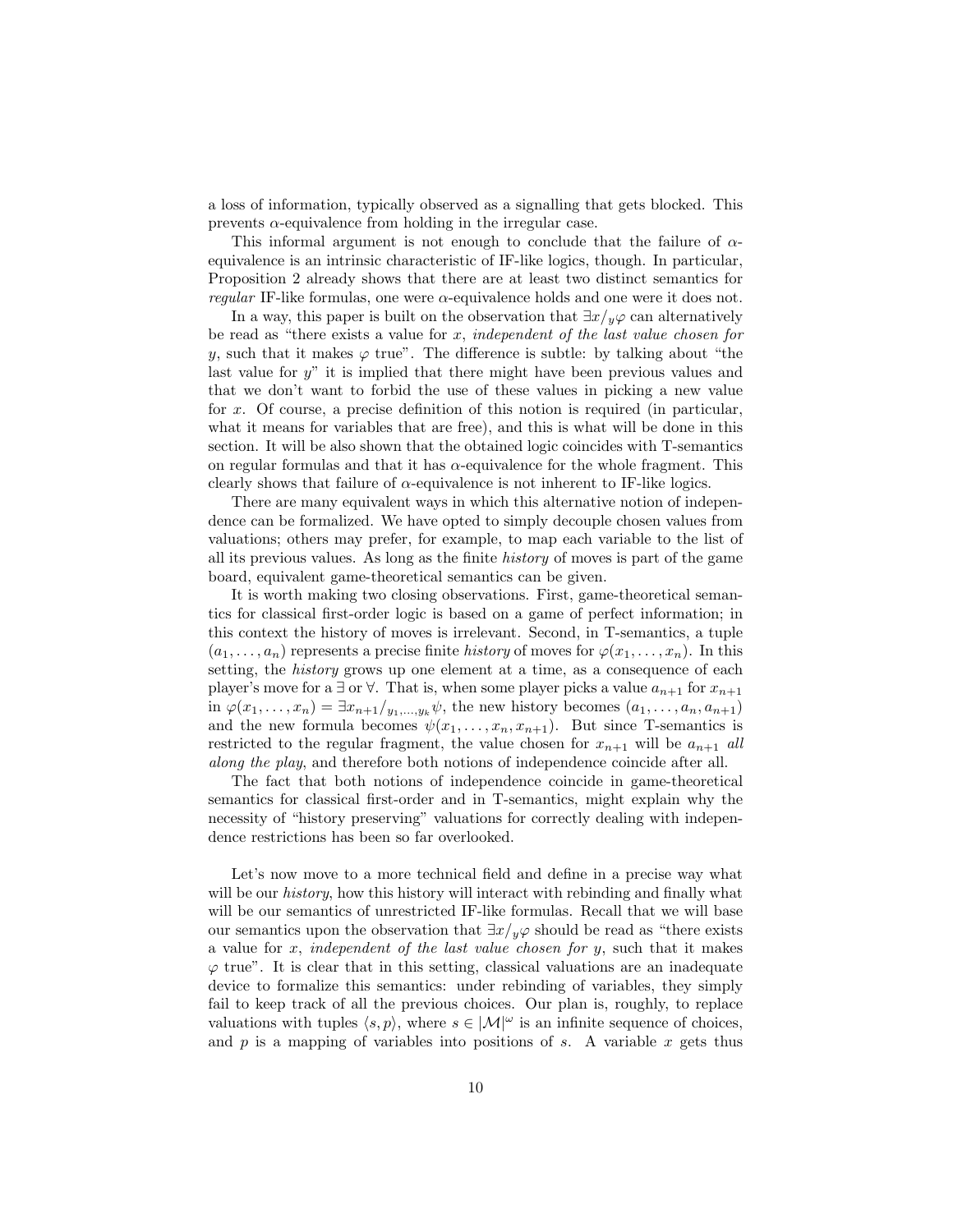interpreted as  $s(p(x))$ . Observe that one can think of the composition  $s \circ p$  as denoting a classical valuation. Almost all of our presentation can be done using sequences of finite length (see item 2 of Theorem 4 below). In this case,  $s \circ p$ would represent a valuation with finite domain, as the presentation of [16]. We opted for using infinite sequences for the sake of clarity.

Using games, we will define what we call S-semantics, that is, the relations  $\mathcal{M} \models^+ \varphi[S, p, h]$  and  $\mathcal{M} \models^- \varphi[S, p, h]$  where S is a nonempty set of sequences of  $|M|^{\omega}$ , and  $h < \omega$  can be regarded as indicating how many "previous choices" are in scope. After checking that under this formalization some of the nice properties of classical logics hold, we will verify that, on regular formulas, Ssemantics and T-semantics coincide.

The game  $G(\mathcal{M}, \varphi, S, p, h)$  we are about to define deviates from the customary semantic game for IF-like logics: it is a one-turn game where Abélard and Eloïse pick functions instead of elements. Although in this formulation the game-theoretic nature of the semantics becomes arguably less apparent, we prefer it since the higher-order nature of the logic becomes more evident.<sup>7</sup> In Section 4, this game will be generalized to an  $n$ -turn game to provide natural game-theoretical semantics for Hodges' flattening operator.

Before we go into the definitions, we need some notation for the manipulation of functions (and, in particular, infinite sequences). Let  $f : A \rightarrow B$  be any function; we denote with  $f[a \mapsto b]$  the function

$$
f[a \mapsto b](x) = \begin{cases} b & \text{if } x = a \\ f(x) & \text{otherwise} \end{cases}
$$

As usual, if  $A' \subseteq A$  then  $f \restriction A' : A' \to B$  will be the restriction of f to A'.

The board. The game is played over the syntactic tree of a formula. Every node of the tree, except the ∼-nodes, belong to one of the players: those initially under an even number of ∼-nodes belong to Eloïse, the rest belongs to Abélard. The initial assignment of nodes to a player will be remembered along the game. Furthermore, some nodes may be decorated with functions during the game:

- 1.  $\exists$ -nodes can be decorated with any function  $f : |\mathcal{M}|^{\omega} \to |\mathcal{M}|$ .
- 2. ∨-nodes can be decorated with any function  $f : |\mathcal{M}|^{\omega} \to \{L, R\}.$

Initially, these nodes have no decoration. Plus, there is a triple  $\langle S, p, h \rangle$  and a placeholder (initially empty) for a sequence in  $|\mathcal{M}|^{\omega}$ .

The turn. The turn is composed of two clearly distinguished phases. In the first phase, both players decorate all their nodes with proper functions. The order in which they tag their nodes is not important as long as they don't get to see their opponent's choices in advance. For simplicity, we will assume they both play

 $7$ In this sense, our formulation is very close to the one due to Väänänen [19] in which Eloïse has to pick functions. In our case, both players pick functions for there are also restrictions on Abélard's moves.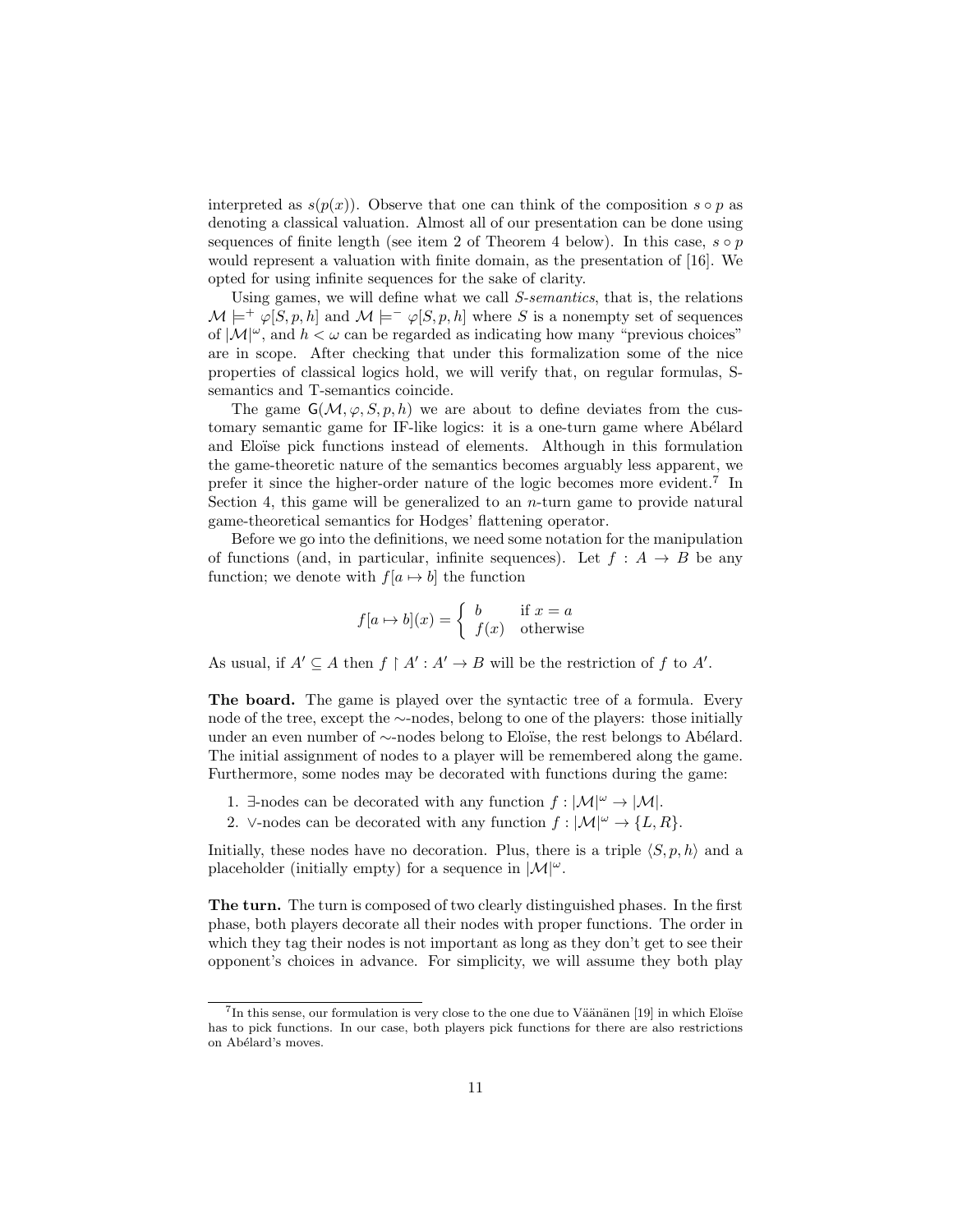simultaneously. For the second phase, we introduce a third agent, sometimes known as Nature, that can be seen as generating random choices. Nature first picks some sequence from S and puts it in the placeholder. Next, it proceeds to evaluate the result of the turn using the following recursive procedure:

- **R1** If the tree is of the form  $\sim \psi$ , Nature replaces it with  $\psi$  and evaluation continues.
- **R2** If the tree is of the form  $\psi_1 \vee \! /_{y_1,\ldots,y_k} \psi_2$ , then its root must have been decorated with some  $f : |\mathcal{M}|^{\omega} \to \{L, R\}$ . Nature then picks a sequence  $r \in$  $|\mathcal{M}|^{\omega}$  such that  $r(i) = s(i)$  for every  $i \in \{0, \ldots, h-1\} \setminus \{p(y_1), \ldots, p(y_n)\},$ where s stands for the sequence on the placeholder, and evaluates  $f(r)$ . Observe that the values the player was not supposed to consider are replaced with arbitrary values prior to evaluating the function. The tree then is replaced with  $\psi_1$  if the result is L or with  $\psi_2$  otherwise, and evaluation proceeds.
- **R3** If the tree is of the form  $\exists x/y_1,...,y_k \psi$ , then it must be decorated with some  $f : |\mathcal{M}|^{\omega} \to |\mathcal{M}|$ . Nature here also picks a sequence  $r \in |\mathcal{M}|^{\omega}$  such that  $r(i) = s(i)$  for every  $i \in \{0, \ldots, h-1\} \setminus \{p(y_1), \ldots, p(y_n)\}\)$ , where s stands for the sequence on the placeholder, and evaluates  $f(r)$ . Let us call this value b. Nature records this choice by replacing the sequence in the placeholder with  $s[h \mapsto b]$ ; x is bound to b by replacing p with  $p[x \mapsto h]$ and h is incremented by one. Finally, the tree is replaced with  $\psi$  and evaluation proceeds.
- **R4** Finally, if the root of the tree is of the form  $R(t_1, \ldots, t_k)$ , the evaluation ends. Eloïse is declared the winner of the match whenever this node belongs to her and  $\mathcal{M} \models R(t_1, \ldots, t_k)[s \circ p]$ , or the node belongs to Abélard and  $\mathcal{M} \not\models R(t_1, \ldots, t_k)[s \circ p]$ . In any other case, the winner is Abélard.

One could argue that the in the play described above there is no such thing as turns, which usually implies alternation of some kind. The reason why we call it the turn will become more clear in section 4.

Winning strategies. A *strategy* for a player of the game  $G(\mathcal{M}, \varphi, S, p, h)$  is just the collection of functions used to decorate the syntactic tree of  $\varphi$ . Furthermore, the strategy is winning if it guarantees that the player will win every match of the game, regardless the strategy of the opponent and the choices made by Nature. Observe that since Abélard and Eloïse must play *simultaneously* (i.e. ignoring the opponent move) this is a game of imperfect information. Furthermore, the initial valuation is "randomly" picked by Nature.<sup>8</sup> Therefore, some

 $^8$  The elements picked by Nature during the evaluation phase are irrelevant in this respect: the game can be formulated without this although in a less convenient way: during evaluation, the player who did not play the function being evaluated picks the elements to obfuscate the current valuation. Caicedo and Krynicki suggest that Nature can be completely removed, by making the opponent of the player who owns the node closest to the root be the one who picks the initial valuation [15, p. 20, remark ii.]. However, this selection cannot be part of the player's strategy, as this example shows: let  $v$  and  $v'$  be a constant and an injective valuation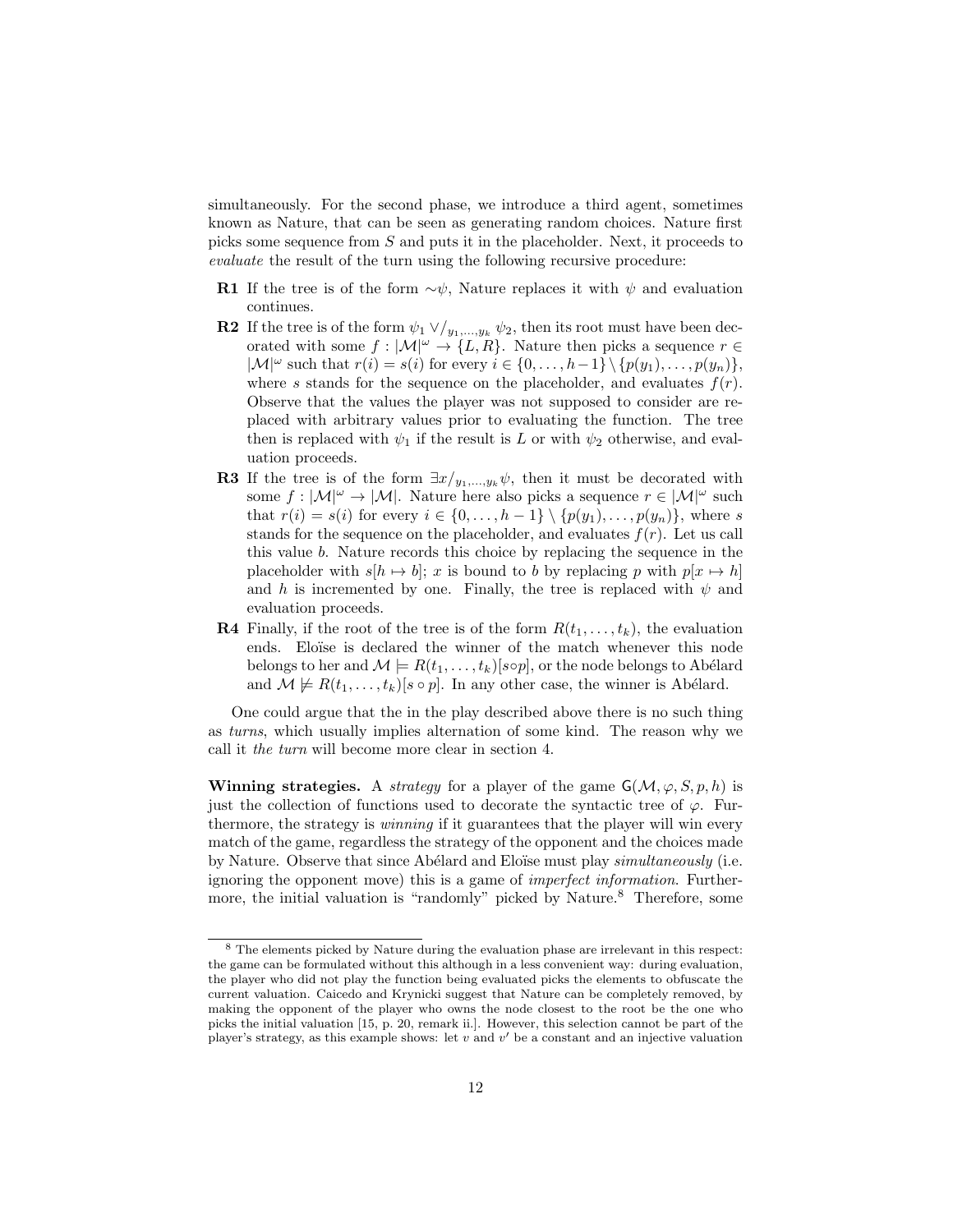games are probably undetermined, that is, none of the players have a winning strategy (Example 3 in Section 4 exhibits one such game).

We are now ready to give our game-semantic notion of *truth* and *falsity*. Observe, though, that this will be restricted to only certain  $p$  and  $h$ . The rationale for this will become clear later (cf. Example 1 and Lemma 6).

**Definition 2 (Proper context).** We say that  $p : \text{Vars} \to \omega$  and  $h < \omega$  are a proper context for a formula  $\varphi$  if  $p \restriction Fv(\varphi)$  is injective and  $\{p(x) \mid x \in Fv(\varphi)\}\subseteq$  $\{0, \ldots, h-1\}.$ 

Definition 3 ( $\models$ <sup>+</sup> and  $\models$ <sup>-</sup> for S-semantics). Given a formula  $\varphi$ , a suitable model M, a nonempty set  $S \subseteq |M|^\omega$  and a proper context for  $\varphi$ , p: Vars  $\to \omega$ and  $h < \omega$ , we define:

- $\mathcal{M} \models^+ \varphi[S, p, h]$  iff Eloïse has a winning strategy for  $\mathsf{G}(\mathcal{M}, \varphi, S, p, h)$ ;
- $\mathcal{M} \models^{\perp} \varphi[S, p, h]$  iff Abélard has a winning strategy for  $\mathsf{G}(\mathcal{M}, \varphi, S, p, h)$ .

When S is the singleton set  $\{s\}$  we may alternatively write  $\mathcal{M} \models^+ \varphi[s, p, h]$  and  $\mathcal{M} \models^-\varphi[s, p, h]$ . Furthermore, we will write  $\mathcal{M} \models^+\varphi$  if  $\mathcal{M} \models^+\varphi[\mathcal{M}]^{\omega}, p, h]$ whenever p and h are a proper context for  $\varphi$  (and analogously for  $\mathcal{M} \models^-\varphi$ ).

**Example 1.** Consider  $\theta := \exists x \ [x \neq y]$ . One would expect that for any M with at least two elements,  $\mathcal{M} \models^+ \theta[S, p, h]$  should hold for any  $S \subseteq |\mathcal{M}|^{\omega}$ , and for any (not necessarily proper contexts for  $\theta$ )  $p : \text{Vars} \to \omega$  and  $h < \omega$ . However, Eloïse has no winning strategy on  $\mathsf{G}(\mathcal{M}, \theta, S, p, h)$  when  $p(y) = h$ . The problem here is that the value selected by Eloïse's function for  $x$ , whatever it is, will be recorded in position  $h$ , thus *overwriting* the value of  $y$ . Observe, though, that if p and h are a proper context for  $\theta$ , then it cannot be the case that  $p(y) \geq h$ .

The restriction to *proper contexts* is essential, and can be seen as the counterpart to the restrictions imposed in [16, Definitions 6.1 and 6.10] going from G-equivalence to the Z-equivalence, in order to avoid clashes. The role of h is to keep the domain of the 'valuations' essentially finite, which they are as well in  $[16]$ . What is different in this formalization is that the S carries potentially more information than values assigned to values, as becomes clear in the next example.

Example 2. Let us revisit the irregular formula

$$
\theta_2 := \forall x \forall y \forall z [x = y \lor \exists y \exists w /_{x} [w \neq x \land y = z]]
$$

from Section 2.3 (page 7). We shall verify that for any model  $\mathcal{M}, \mathcal{M} \models^{+} \theta_{2}$ . For this, consider the following strategy for Eloïse for the game  $\mathsf{G}(\mathcal{M}, \theta_2, S, p, h)$ :

respectively; now, if Abélard is allowed to use the strategy "pick v' as initial valuation", then  $N \models^{-} x = y[\{v, v'\}]$  which violates the standard compositional definition of  $\models^{-}$ .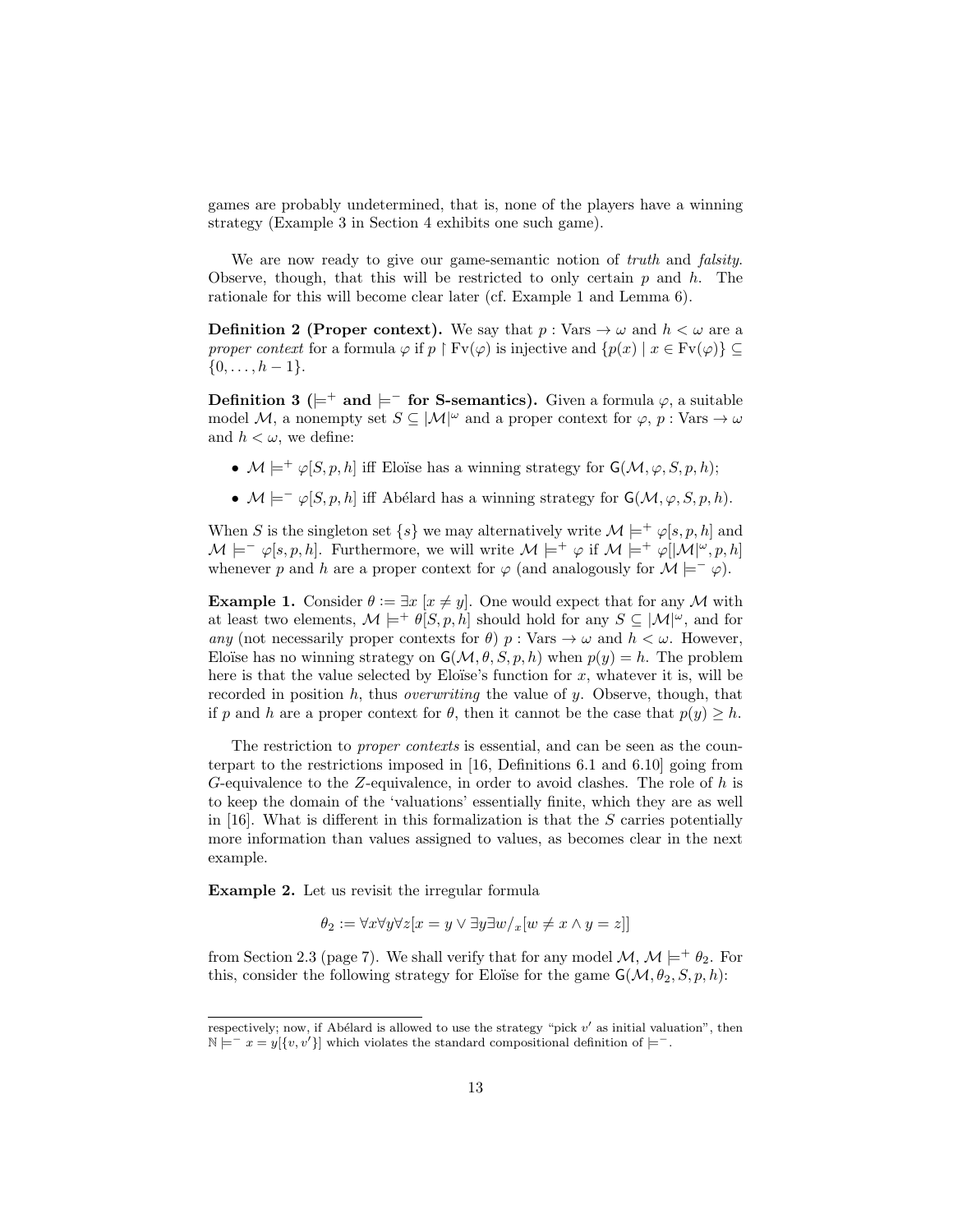$$
f_{\vee}(s) = \begin{cases} L & \text{if } s(h) = s(h+1) \\ R & \text{otherwise} \end{cases} \qquad f_{\exists y}(s) = s(h+2) \qquad f_{\exists w/x}(s) = s(h+1)
$$

The reader should verify that this is essentially the same strategy used for  $\theta_1$  in Section 2.3. Observe that, for example,  $s(h+1)$  plays the same role that  $v(y)$  played in the latter, except that by using an offset from h (i.e., from the position in s where the value for the outermost quantifier was recorded) instead of the variable name, we escape from the deathtraps created by the rebinding of variables. In fact, Elo¨ıse's winning strategy in this example works for any renaming of variables of  $\theta_2$ . The only information Eloïse needs to know is that the value picked by the first three universal quantifiers will be stored in  $s(h)$ ,  $s(h+1)$  and  $s(h+2)$ , respectively.

Even though the inner variable  $y$  (i.e. the one quantified existentially) now refers to the value stored at location  $h + 3$ , it is within the strategy still possible to refer to the value stored at location  $h + 1$ , which is the value for the outer y (i.e. the one quantified universally). What is different here from [16] is that the value is preserved even though no free variable within the formula refers to this position anymore, assuming  $p$  is a proper context. (It might actually be the case that some other, non-occurring variable still refers to location  $h + 1$ , but this is irrelevant.) While the main problems addressed in [16] involve situations where the choice of a value for a bound variable in the formula overwrites a crucial value it previously had even if it did not occur free in the formula, this overwriting no longer happens in this formalism. Therefore, it is possible to define all notions on the basis of the (visible) free variables of the formula, rather than also having to take domains of valuations into account (which is what  $[16]$  does).

So far we have defined  $\models^+$  and  $\models^-$  with respect to sets of sequences using a game theoretical approach. We can also give a compositional characterization, in the line of [9] and [15].

**Theorem 3 (S-semantics compositionality).** Let  $M$  be a suitable model, let  $S \subseteq |\mathcal{M}|^{\omega}$  and let  $p : \text{Vars} \to \omega$  and  $h < \omega$  be a proper context. Then

- 1.  $\mathcal{M} \models^+ R(t_1,\ldots,t_k)[S,p,h]$  iff  $\mathcal{M} \models R(t_1,\ldots,t_k)[s \circ p]$  for all  $s \in S$
- 2.  $\mathcal{M} \models^{-} R(t_1, \ldots, t_k)[S, p, h]$  iff  $\mathcal{M} \not\models R(t_1, \ldots, t_k)[s \circ p]$  for all  $s \in S$
- 3.  $\mathcal{M} \models^+ \sim \psi[S, p, h]$  iff  $\mathcal{M} \models^- \psi[S, p, h]$
- 4.  $\mathcal{M} \models^- \sim \psi[S, p, h]$  iff  $\mathcal{M} \models^+ \psi[S, p, h]$
- 5.  $\mathcal{M} \models^+ \psi_1 \vee \mathcal{N}_{y_1,\dots,y_k} \psi_2[S,p,h]$  iff there is an  $f : S \to \{L,R\}$  such that
	- f is  $\{p(y_1), \ldots, p(y_k)\} \cup \{h, h+1, \ldots\}$ -independent;
	- $S_L \neq \emptyset$  implies  $\mathcal{M} \models^+ \psi_1[S_L, p, h]$ , where  $S_L = \{s \mid s \in S, f(s) = L\}$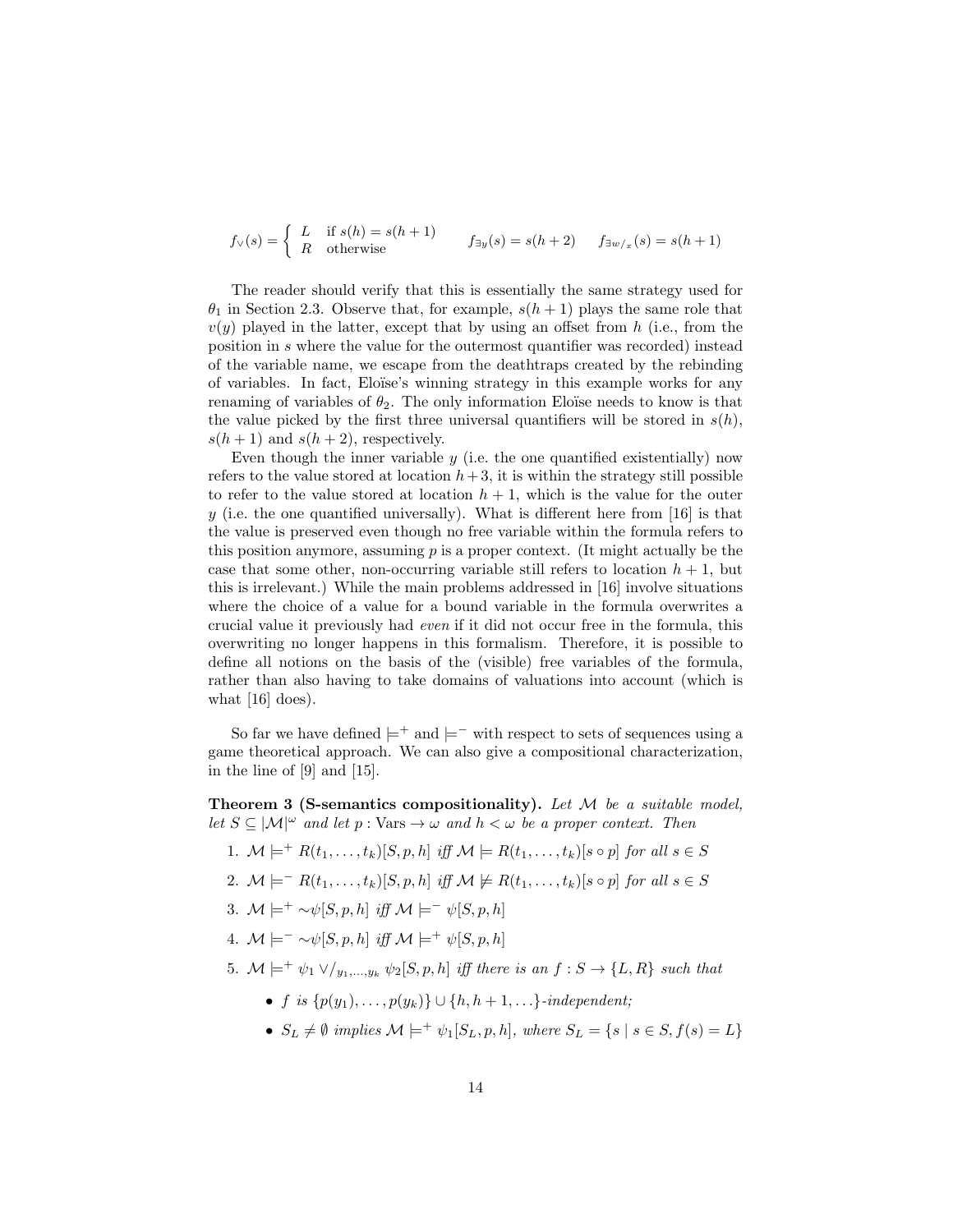•  $S_R \neq \emptyset$  implies  $\mathcal{M} \models^+ \psi_2[S_R, p, h]$ , where  $S_R = \{s \mid s \in S, f(s) = R\}$ 6.  $\mathcal{M} \models^= \psi_1 \vee \big\langle u_1, \ldots, u_k \psi_2[S, p, h] \text{ iff } \mathcal{M} \models^= \psi_1[S, p, h] \text{ and } \mathcal{M} \models^= \psi_2[S, p, h]$ 7.  $M \models^+ \exists x/_{y_1,\ldots,y_k} \psi[S, p, h]$  iff there is a function  $f : S \rightarrow |M|$  such that • f is  $\{p(y_1), \ldots, p(y_k)\} \cup \{h, h+1, \ldots\}$ -independent; and •  $\mathcal{M} \models^+ \psi[S', p[x \mapsto h], h+1]$ , where  $S' = \{s[h \mapsto f(s)] \mid s \in S\}$ 8.  $\mathcal{M} \models^{-} \exists x/y_1,...,y_k \psi[S, p, h]$  iff  $\mathcal{M} \models^{-} \psi[S', p[x \mapsto h], h+1]$  for  $S' = \begin{pmatrix} \end{pmatrix}$  $a ∈ |M|$  $\{s[h \mapsto a] \mid s \in S\}$ 

Proof. For the right-to-left implication, one proceeds by structural induction and shows that, for the  $\exists$  and  $\vee$  cases, the function f plus the strategy for the subformula(s) constitute a winning strategy. For the left-to-right implication, one only needs to see that if a player has a winning strategy on the game  $G(\mathcal{M}, \varphi, S, p, h)$ , then he also has a winning strategy in which all the functions that constitute it satisfy the independence restriction, and this is relatively straightforward (the full details can be seen, e.g. in [16, Theorems 4.7 and 4.8]). In every case, one also has to check that contexts are proper, but this is trivial.

In first-order logic, satisfaction is invariant under modification of the values assigned to variables that are not free in the formula (i.e., if  $\mathcal{M} \models \varphi[v]$  and v and v' differ only on variables that are not free in  $\varphi$ , then  $\mathcal{M} \models \varphi[v']$ . We will show next that in our setting, there are three operations on valuations that preserve satisfaction. In what follows, for  $S \subseteq A^{\omega}$ , we define  $S \restriction n =$  $\{(s(0), \ldots, s(n-1)) \mid s \in S\}$ ; we use the term h-permutation for any bijective function  $\pi : \omega \to \omega$  such that  $\pi(i) = i$  for all  $i \geq h$ ; and  $S \circ \pi = \{s \circ \pi \mid s \in S\}.$ 

**Theorem 4.** For all suitable M, nonempty  $S \subseteq |\mathcal{M}|^{\omega}$  and proper contexts for  $\varphi$ , p and h:

- 1.  $\mathcal{M} \models^{\pm} \varphi[S, p, h]$  iff  $\mathcal{M} \models^{\pm} \varphi[S, \tilde{p}, h]$  whenever  $\tilde{p} \restriction Fv(\varphi) = p \restriction Fv(\varphi)$ .
- 2.  $\mathcal{M} \models^{\pm} \varphi[S, p, h]$  iff  $\mathcal{M} \models^{\pm} \varphi[\widetilde{S}, p, h]$  whenever  $\widetilde{S} \restriction h = S \restriction h$ .
- 3.  $\mathcal{M} \models^{\pm} \varphi[S, p, h]$  iff  $\mathcal{M} \models^{\pm} \varphi[S \circ \pi, \pi \circ p, h]$  whenever  $\pi$  is an h-permutation.

Proof. We only prove the last equivalence; the other are similar. We proceed by induction on  $\varphi$  and rely on Theorem 3. For the base case, it is enough to observe that since  $\pi$  is a permutation, then  $(s \circ \pi) \circ (\pi \circ p) = s \circ p$  for every  $s \in |\mathcal{M}|^{\omega}$ . Negation follows trivially by inductive hypothesis. Suppose now that  $\varphi$  is of the form  $\exists x/y_1,...,y_k \psi$ . We know that  $\mathcal{M} \models^+ \exists x/y_1,...,y_k \psi[S, p, h]$ iff  $\mathcal{M} \models^+ \psi[S', p[x \mapsto h], h+1]$ , where  $S' = \{s[h \mapsto f(s)] \mid s \in S\}$  and f is  $\{p(y_1), \ldots, p(y_k)\} \cup \{h, h+1, \ldots\}$ -independent. Let  $f'$  be such that  $f'(s) =$  $f(s \circ \pi)$ , which implies  $f'(s \circ \pi) = f(s)$ . Furthermore, since, by hypothesis,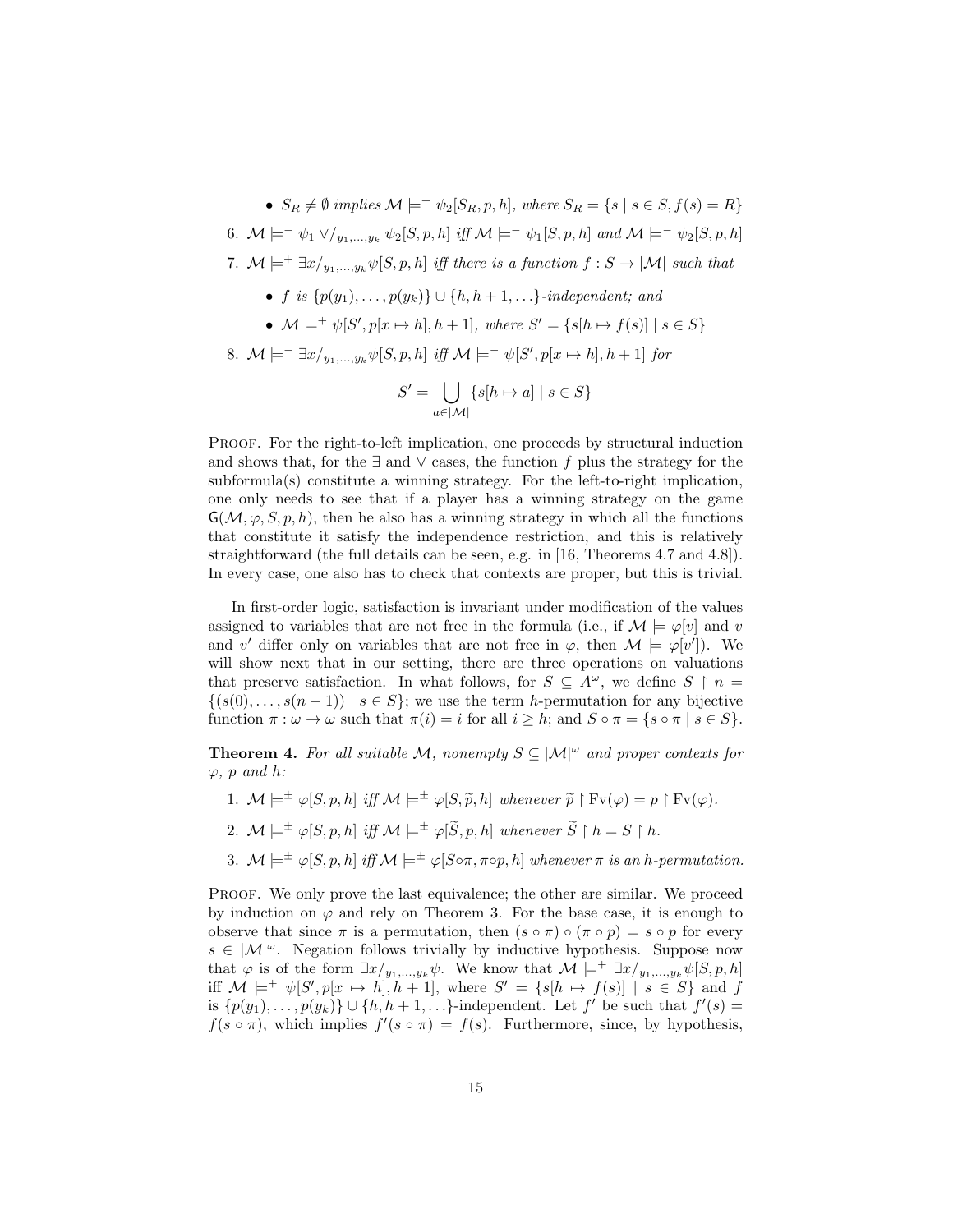$\pi(i) = i$  for all  $i \geq h$  we have that  $f'$  is  $\{\pi \circ p(y_1), \ldots, \pi \circ p(y_k)\} \cup \{h, h+1, \ldots\}$ independent. We only need to verify that  $\mathcal{M} \models^+ \psi[S'', (\pi \circ p)[x \mapsto h], h]$  where  $S'' = \{s|h \mapsto f'(s)| \mid s \in S \circ \pi\}.$  But because  $\pi(h) = h$ , we have:

$$
S'' = \{s[h \mapsto f'(s)] \mid s \in S \circ \pi\} =
$$
  

$$
\{(s \circ \pi)[h \mapsto f'(s \circ \pi)] \mid s \in S\} =
$$
  

$$
\{(s \circ \pi)[h \mapsto f(s)] \mid s \in S\} =
$$
  

$$
\{s[h \mapsto f(s)] \circ \pi \mid s \in S\} = S' \circ \pi
$$

and the rest follows by inductive hypothesis using the fact that  $(\pi \circ p)[x \mapsto h] =$  $\pi \circ (p[x \mapsto h])$ . The remaining cases are analogous.

Observe that item 2 of Theorem 4 illustrates that  $h$  makes our given alternative to valuations essentially finite.

In [9, Theorem 7.6], Hodges shows that the regular fragment of slash logic has the full abstraction property. This basically says that two formulas with the same free variables have the same semantic value (i.e. the same meaning) if and only if replacing one of them by the other in a sentence never changes the truth value of the sentence. We agree with Hodges that "any sensible compositional semantics must be fully abstract" [9, p. 541]. Before verifying that S-semantics preserves full abstraction, we need to give a precise definition of the meaning of a formula in a structure.

**Definition 4 (Meaning for S-semantics).** The *meaning* of a formula  $\varphi$  of signature  $\sigma$  over a  $\sigma$ -structure M is defined as Meaning  $_A^S(\varphi) = \langle a, b \rangle$  where

- $a = \{(S, p, h) | p, h \text{ is a proper context for } \varphi \text{ and } \mathcal{M} \models^+ \varphi[S, p, h] \};$
- $b = \{(S, p, h) | p, h \text{ is a proper context for } \varphi \text{ and } \mathcal{M} \models^-\varphi[S, p, h]\}.$

As before, we say that two formulas are equivalent whenever their meanings coincide over any appropriate structure.

**Definition 5** ( $\equiv_h$  and  $\equiv$ ). We write  $\varphi_1 \equiv_h \varphi_2$ , if for every suitable M, S and p such that p, h is a proper context for both  $\varphi_1$  and  $\varphi_2$ ,  $\mathcal{M} \models^{\pm} \varphi_1[S, p, h]$  iff  $\mathcal{M} \models^{\pm} \varphi_2[S, p, h].$  We use  $\varphi_1 \equiv \varphi_2$  (*S-equivalence*) whenever  $\varphi_1 \equiv_h \varphi_2$  for every  $h \geq ||Fv(\varphi_1) \cup Fv(\varphi_2)||.$ 

**Theorem 5 (Full abstraction).** Let  $\varphi_1$  and  $\varphi_2$  be two formulas of signature  $\sigma$  such that  $Fv(\varphi_1) = Fv(\varphi_2)$ . The following are equivalent:

- 1. For any  $\sigma$ -structure M, Meaning  $_{\mathcal{M}}^{\mathcal{S}}(\varphi_1) = \text{Meaning}_{\mathcal{M}}^{\mathcal{S}}(\varphi_2)$ .
- 2. For any sentence  $\psi$  and for any appropriate structure M, if  $\psi'$  comes from  $\psi$  by replacing an occurrence of  $\varphi_1$  as a constituent of  $\psi$  by an occurrence of  $\varphi_2$ ,  $\mathcal{M} \models^{\pm} \psi$  iff  $\mathcal{M} \models^{\pm} \psi'$ .

PROOF. The implication  $(1) \Rightarrow (2)$  is straightforward from Theorem 3. For  $(2) \Rightarrow (1)$ , suppose that Meaning ${}_{\mathcal{M}}^{S}(\varphi_1) \neq$  Meaning ${}_{\mathcal{M}}^{S}(\varphi_2)$  for some  $\sigma$ -structure M, where  $Fv(\varphi_1) = \{x_1, \ldots, x_n\}$ . Without loss of generality, assume there is a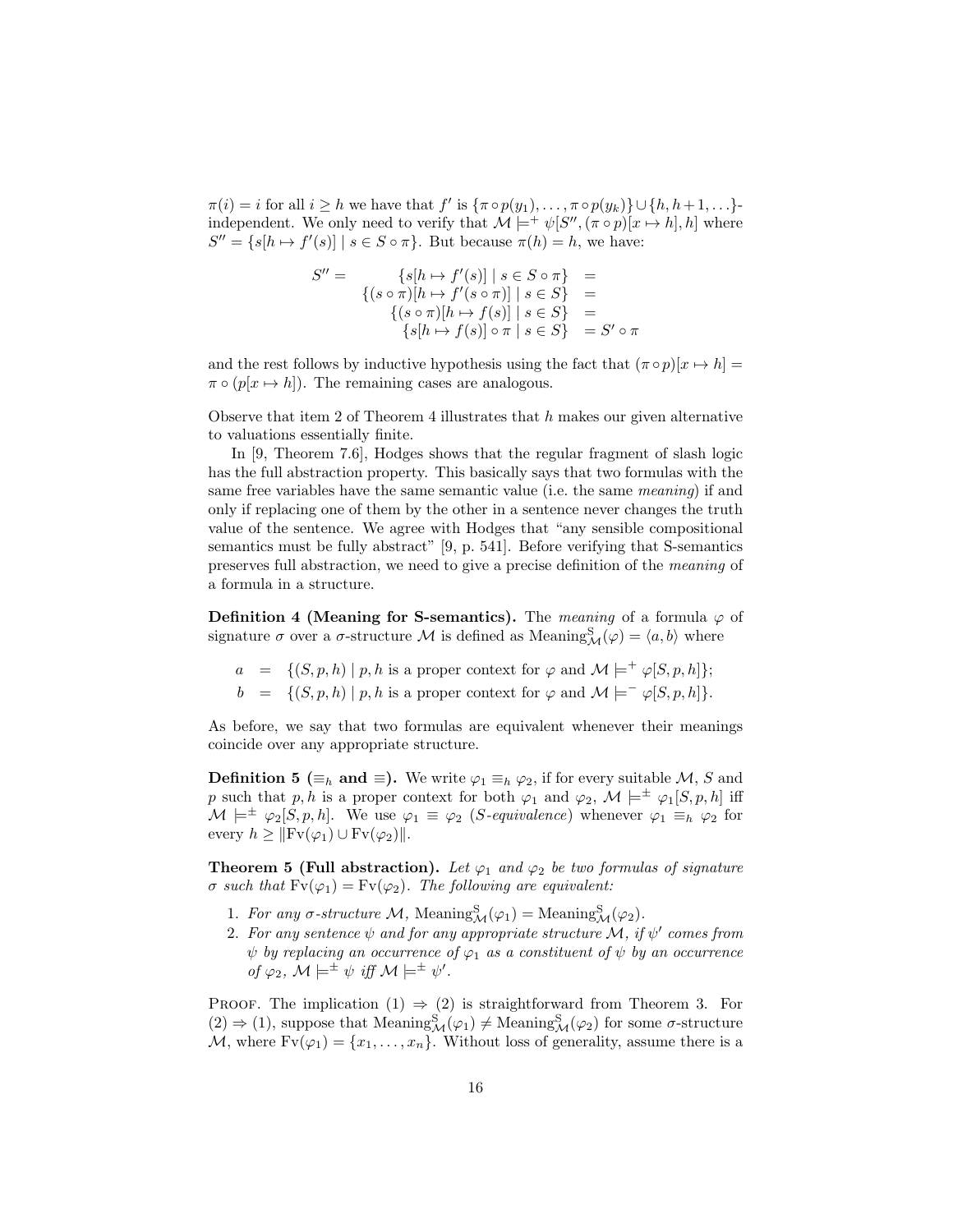nonempty set  $S \subseteq |\mathcal{M}|^{\omega}$ , a natural number  $k \geq n$  and a function  $p : \text{Vars} \to \omega$ such that

$$
\mathcal{M} \models^+ \varphi_1[S, p, k] \quad \text{and} \quad \mathcal{M} \not\models^+ \varphi_2[S, p, k] \tag{2}
$$

(The case  $\mathcal{M} \models^+ \varphi_1[S, p, k]$  and  $\mathcal{M} \not\models^+ \varphi_2[S, p, k]$  is similar). By item 2 of Theorem 4 above, one may assume that if  $s \in S$  and  $s' \upharpoonright k = s \upharpoonright k$  then  $s' \in S$ . Furthermore, by item 3 one may also assume that  $p(x_i) = i-1$  for  $i \in \{1, ..., k\}$ . Observe that  $x_{n+1}, \ldots, x_k$  are not free variables of  $\varphi_1$ .

Let us extend  $\sigma$  with a new k-relation symbol R and let  $\mathcal{M}'$  be the model extending M with R interpreted as  $S \restriction k$ . By the properties of S described above,  $s \in S$  iff  $s \restriction k \in R^{\mathcal{M}^j}$ . For  $i = 1, 2$  let

$$
\chi_i := \forall x_1 \cdots \forall x_k (\neg R(x_1, \ldots, x_k) \vee \varphi_i).
$$

It is clear that that  $\chi_1$  and  $\chi_2$  are both sentences and that  $\chi_2$  comes from  $\chi_1$ by replacing the occurrence of  $\varphi_1$  by  $\varphi_2$ . To conclude the proof, we now show that

 $\mathcal{M}' \models^+ \chi_1[|\mathcal{M}|^\omega, p, 0]$  and  $\mathcal{M}' \not\models^+ \chi_2[|\mathcal{M}|^\omega, p, 0].$ 

The winning strategy for Eloïse on the game  $G(\mathcal{M}', \chi_1, |\mathcal{M}|^{\omega}, p, 0)$  consists in playing, for the outermost  $\vee$  of  $\chi_1$ , an  $f_\vee$  such that  $f_\vee(s) = L$  iff  $s \notin S$ , in combination with the strategy she already has –according to  $(2)$ – for  $G(\mathcal{M}, \varphi_1, S, p, k)$ . Indeed, after evaluating the first  $k$  functions played by Abélard, Nature ends up with some sequence  $s \in |\mathcal{M}|^{\omega}$  in the placeholder,  $h = k$  and the pointer function p. Then Nature evaluates  $f_{\vee}(s)$ ; in case  $s \notin S$  then Nature picks  $\sim R(x_1, \ldots, x_k)$ and evaluates it in  $s \circ p$ . Since  $s \restriction k \notin R^{\mathcal{M}'}$ , then  $\mathcal{M}' \not\models R(x_1, \ldots, x_k)[s \circ p]$ and therefore Eloïse wins. Alternatively, if  $s \in S$  then Nature continues with  $\varphi_1$  and Eloïse wins since her strategy is winning for  $\mathsf{G}(\mathcal{M}, \varphi_1, S, p, k)$ .

On the other hand, Eloïse does not have a winning strategy for the game  $\mathsf{G}(\mathcal{M}', \chi_2, |\mathcal{M}|^{\omega}, p, 0)$ , as having such strategy would imply having one for  $\mathsf{G}(\mathcal{M}, \mathcal{M})$  $\varphi_2, S, p, k$ ) –just remove the function picked for the outermost ∨-node– and this would contradict (2).

Since strategies for the game  $\mathsf{G}(\mathcal{M}, \varphi, S, p, h)$  must deal with sequences but not with variable values, it is straightforward to verify the following:

# **Proposition 3.** If  $\varphi_1 \equiv_\alpha \varphi_2$  then  $\varphi_1 \equiv \varphi_2$ .

We are now ready to show that, when restricted to regular formulas, the equivalence notions of S-semantics and T-semantics match. Of course, this implies that the set of valid (regular) formulas of both logics is the same and, because of Proposition 3, S-semantics is a proper generalization of T-semantics. To do this, we will use the following technical lemma.

**Lemma 6.** Let  $\varphi(x_0, \ldots, x_{h-1})$  be a regular formula such that in every branch of its syntactic tree, variables are bound in the same order. Furthermore, let  $p: \text{Vars} \to \omega$  be such that  $p(x_i) = i$  for  $0 \leq i \leq h$ . Then  $\mathcal{M} \models^{\pm} \varphi[S, p, h]$  iff  $\mathcal{M} \models^{\pm} \varphi(x_0 \dots x_{h-1})[S \restriction h].$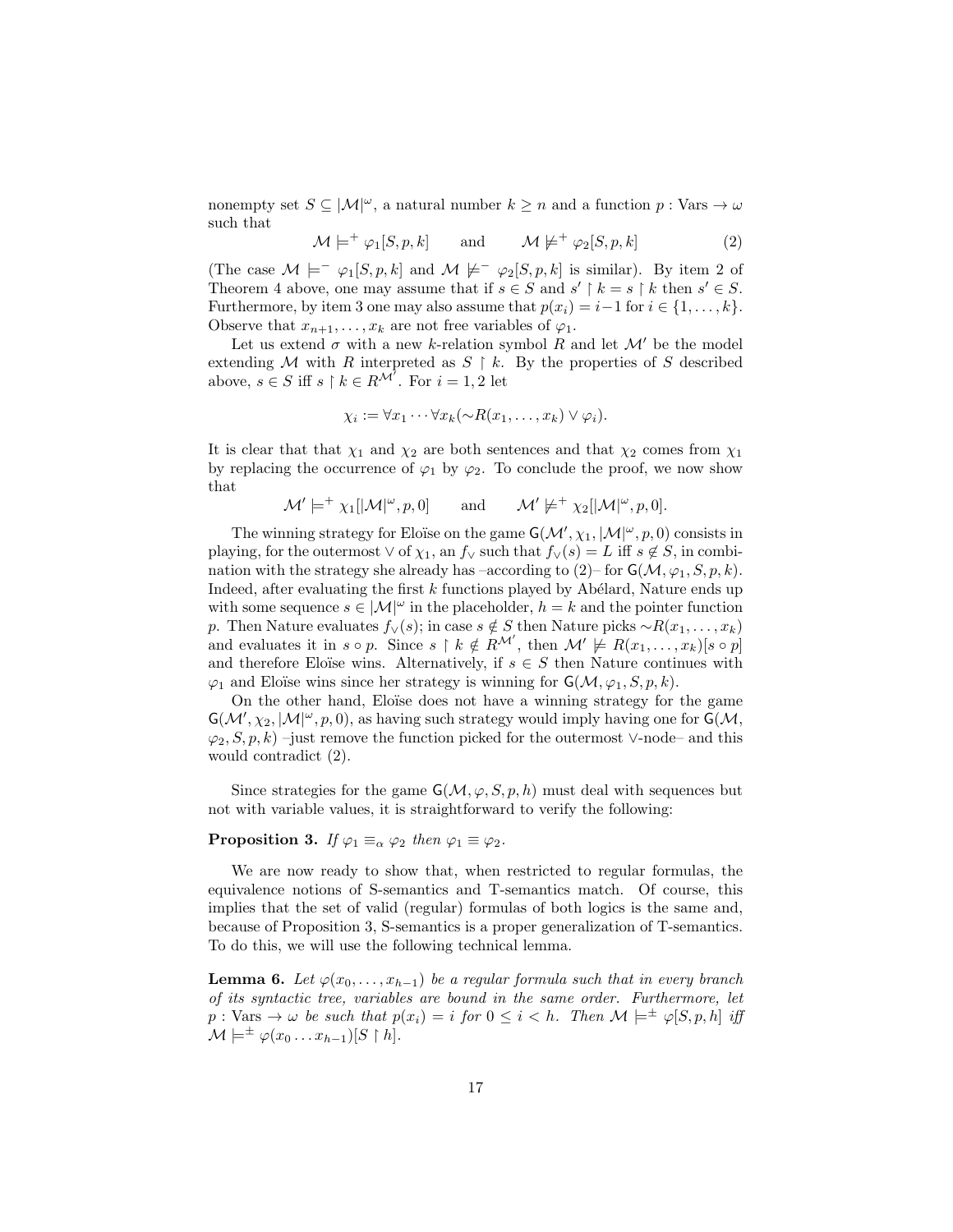PROOF. Let  $\overline{x} = x_0, \ldots, x_{h-1}$ . Suppose the list of occurrences of bound variables appearing in each branch of the syntactic tree of  $\varphi(\overline{x})$  (from the root to the leaves) is a prefix of  $x_h, x_{h+1}, x_{h+2}, \ldots$  The proof goes by induction in the complexity of  $\varphi$ . Both the base case and outermost negation are straightforward. Let us analyze the case  $\varphi = \exists x_h /_{x_{n_1},...,x_{n_k}} \psi(\overline{x}, x_h)$ , for some  $\{n_1,...,n_k\} \subseteq$  $\{0, \ldots, h-1\}.$ 

For the left to right implication, suppose  $\mathcal{M} \models^+ \varphi(\overline{x})[S, p, h]$ . Just like we did in the proof of Theorem 5, we may assume, without loss of generality, that if  $s \in S$  and  $s' \upharpoonright h-1 = s \upharpoonright h-1$ , then  $s' \in S$ . By Theorem 3 (item 7),  $\mathcal{M} \models^+ \psi(\overline{x}, x_h)[S', p[x_h \mapsto h], h+1], \text{ where } S' = \{s[h \mapsto f(s)] \mid s \in S\},\$ for some  $f: S \to |\mathcal{M}|$  such that f is  $\{p(x_{n_1}), \ldots, p(x_{n_k})\} \cup \{h, h+1, \ldots\}$ independent. Since  $p = p[x_h \mapsto h]$ , by inductive hypothesis we get  $\mathcal{M} \models^{+}$  $\psi(\overline{x}, x_h)[S' \upharpoonright h+1]$ . Fix  $a \in |\mathcal{M}|$  and define  $g : S \upharpoonright h \to |\mathcal{M}|$  as  $g(s_0, \ldots, s_{h-1}) =$  $f(s_0 \ldots s_{h-1}aaa \ldots)$  for every  $(s_0, \ldots, s_{h-1}) \in S \restriction h$ . Since  $s_0 \ldots s_{h-1}aaa \ldots \in$ S (because of the above assumption),  $g$  is clearly well-defined; moreover, because f is  $\{p(x_{n_1}),...,p(x_{n_k})\} \cup \{h, h+1,...\}$ -independent, g is  $\{n_1,...,n_k\}$ independent. But this means that  $S' \restriction h + 1 = \{(s_0, \ldots, s_{h-1}, g(s_0, \ldots, s_{h-1}))\}\;$  $(s_0, \ldots, s_{h-1}) \in S \restriction h$  and, therefore, by Theorem 1 (item 4),  $\mathcal{M} \models^+ \varphi(\overline{x})[S \restriction$  $|h|$ .

For the other direction, suppose  $\mathcal{M} \models^+ \varphi(\overline{x})[S \restriction h]$ . By Theorem 1 (item 4), there exists some function  $g : S \restriction h \to |\mathcal{M}|$  that is  $\{n_1, \ldots, n_k\}$ -independent and such that  $\mathcal{M} \models^+ \psi(\overline{x}, x_h)[T']$ , with

$$
T' = \{ (t_1, \ldots, t_h, g(t_1, \ldots, t_h)) \mid (t_1, \ldots, t_h) \in S \restriction h \}.
$$

Observe that  $T' = S' \restriction h + 1$ , where  $S' = \{s[h \mapsto g(s(0), \dots, s(h-1))] \mid s \in$ S}. By inductive hypothesis and the fact that  $p[x_h \mapsto h] = p$ , we conclude that  $\mathcal{M} \models^+ \psi(\overline{x}, x_h)[S', p[x_h \mapsto h], h+1].$ 

Define  $f: S \to |\mathcal{M}|$  as  $f(s) = g(s(0), \ldots, s(h-1))$  for  $s \in S$ . By definition, f does not depend on positions  $\{h, h + 1, \ldots\}$ , and since g is  $\{n_1, \ldots, n_k\}$ independent, then f is  $\{p(n_1), \ldots, p(n_k)\} \cup \{h, h+1, \ldots\}$ -independent. By Theorem 3 (item 7) we conclude  $\mathcal{M} \models^+ \varphi(\overline{x})[S, p, h].$ 

The case for  $\models^-$  and  $\varphi = \exists x_h/x_{n_1},...,x_{n_k} \psi(\overline{x}, x_n)$  is straightforward. A similar argument can be used for the case  $\varphi(\overline{x}) = \psi_1(\overline{x}) \vee /_{x_{n_1},...,x_{n_k}} \psi_2(\overline{x})$ .

**Theorem 7.** If  $\varphi_1$  and  $\varphi_2$  are regular then the following are equivalent:

1.  $\varphi_1(x_0,\ldots,x_{h-1}) \equiv_T \varphi_2(x_0,\ldots,x_{h-1}).$ 2.  $\varphi_1 \equiv_h \varphi_2$ .

PROOF. We will only show it for  $\models^+$ , the argument for  $\models^-$  is similar. In what follows  $\bar{x}$  will stand for  $x_0, \ldots, x_{h-1}$ . To see that (1) implies (2), by the counterpositive, suppose that  $\mathcal{M} \models^+ \varphi_1(\overline{x})[S, p, h]$  and  $\mathcal{M} \not\models^+ \varphi_2(\overline{x})[S, p, h]$ , for some suitable model  $M$  and some p such that p, h is a proper context for  $\varphi_1$  and  $\varphi_2$ . One can build an h-permutation  $\pi$  such that  $\pi(p(x_i)) = i$  for  $0 \leq i \leq h$  and using Theorem 4 one gets  $\mathcal{M} \models^+ \varphi_1(\overline{x})[S \circ \pi, \pi \circ p, h]$  but  $\mathcal{M} \not\models^+ \varphi_2(\overline{x})[S \circ \pi, \pi \circ p, h]$ . By Proposition 3, we can pick regular  $\varphi'_1 \equiv_\alpha \varphi_1$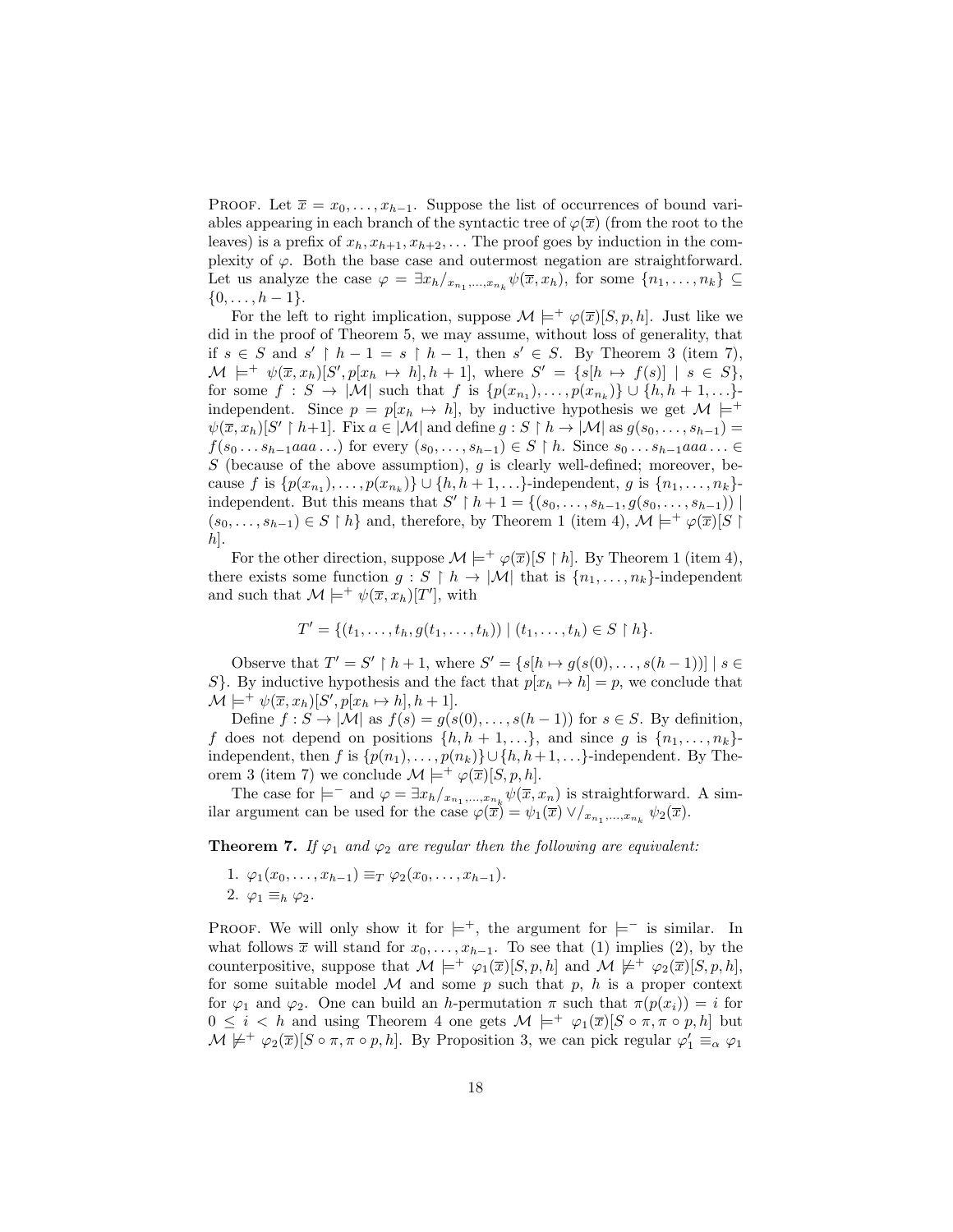and  $\varphi'_2 \equiv_\alpha \varphi_2$  where variables are bound in the same order on every branch of their syntactic trees and, using Lemma 6 we obtain  $\mathcal{M} \models^+ \varphi_1'(\overline{x})[S \circ \pi \upharpoonright h]$  and  $\mathcal{M} \not\models^+ \varphi_2'(\overline{x})[S \circ \pi \upharpoonright h],$  which implies  $\varphi_1(\overline{x}) \not\equiv_T \varphi_2(\overline{x})$  using Proposition 1.

For the other direction, suppose  $\varphi_1(\overline{x}) \neq_T \varphi_2(\overline{x})$ , i.e.,  $\mathcal{M} \models^+ \varphi_1(\overline{x})[T]$  and  $\mathcal{M} \not\models^+ \varphi_2(\overline{x})[T]$ , for some suitable model  $\mathcal M$  and some trump  $T \subseteq |\mathcal{M}|^h$ . Define  $S = \{t_1 \cdots t_h s \mid (t_1, \ldots, t_h) \in T, s \in |\mathcal{M}|^{\omega}\}\$ and  $p(x_i) = i$ . Since  $Fv(\varphi_1) \subseteq {\overline{x}}\}\$ and  $Fv(\varphi_2) \subseteq {\overline{x}}$ , it follows that p, h is a proper context for both  $\varphi_1$  and  $\varphi_2$ . Again, using invariance under  $\alpha$ -equivalence and Lemma 6 we conclude  $\mathcal{M} \models^+ \varphi_1[S, p, n]$  and  $\mathcal{M} \not\models^+ \varphi_2[S, p, n]$ .

Corollary 8. If  $\varphi_1$  and  $\varphi_2$  are regular, then  $\varphi_1 \equiv_T \varphi_2$  iff  $\varphi_1 \equiv \varphi_2$ .

PROOF. From left to right, suppose that for all  $\{y_1, \ldots, y_k\} \supseteq \text{Fv}(\varphi_1) \cup \text{Fv}(\varphi_2)$ ,  $\varphi(y_1,\ldots,y_k)\equiv_T \psi(y_1,\ldots,y_k)$ . Given  $h\geq ||Fv(\varphi_1)\cup Fv(\varphi_2)||$ , let

$$
\{x_0,\ldots,x_{h-1}\}\supseteq \mathrm{Fv}(\varphi_1)\cup \mathrm{Fv}(\varphi_2).
$$

By Theorem 7 it follows that  $\varphi_1 \equiv_h \varphi_2$ .

From right to left, suppose  $\varphi_1 \equiv_h \varphi_2$  for every  $h \geq ||Fv(\varphi_1) \cup Fv(\varphi_2)||$ . Given any  $\{x_1, \ldots, x_n\} \supseteq \mathrm{Fv}(\varphi_1) \cup \mathrm{Fv}(\varphi_2)$  it is clear that  $\varphi_1 \equiv_n \varphi_2$ , since  $n \geq ||Fv(\varphi_1) \cup Fv(\varphi_2)||$ . By Theorem 7 it follows that  $\varphi_1(x_1, \ldots, x_n) \equiv_T$  $\varphi_2(x_1,\ldots,x_n).$ 

From this corollary we may conclude that S-semantics is in fact an extension of T-semantics to arbitrary formulas (cf. Proposition 2).

## 4. Game theoretical semantics for IF with flattening

It is clear that if  $M \models^+ \varphi$  then  $M \not\models^- \varphi$ , and if  $M \models^- \varphi$  then  $M \not\models^+ \varphi$ . However there are sentences which may be neither true nor false in a model; Example 3 below exhibits one such sentence. When working with imperfect information, being false is in general stronger than being not true.

**Example 3.** Let  $\theta := \forall x \exists y / x [y \neq x]$  and let M be an arbitrary model with at least two elements. For  $h = 0$ , Eloïse has certainly no winning strategy, but whatever Abélard chooses for  $x$ , it may happen that Eloïse is able to "accidentally guess" it. Thus  $\mathcal{M} \not\models^+ \theta$  and  $\mathcal{M} \not\models^- \theta$ .

Hodges [9] considers the problem of adding classical negation  $(\neg)$  to slash logic. He wants, for instance,  $\mathcal{M} \models^{\pm} \neg \varphi$  iff  $\mathcal{M} \not\models^{\pm} \varphi$  to hold; restoring, for sentences, the identity between being not-true and being false with respect to classical negation. To this end, he introduces the *flattening operator*  $\downarrow$ , and stipulates  $\neg \psi \equiv \neg \psi$ .

Since in this section we move to slash logic enriched with the flattening operator, we assume from here on that  $\downarrow$  may occur freely in a formula. First of all, we need to specify its semantics. Hodges used a compositional definition; therefore, we will take Theorem 3 to be a compositional definition of  $\models^+$  and  $\models^-$  for slash logic and extend it to handle  $\downarrow$ . Observe we are simply adapting his notation according to our presentation.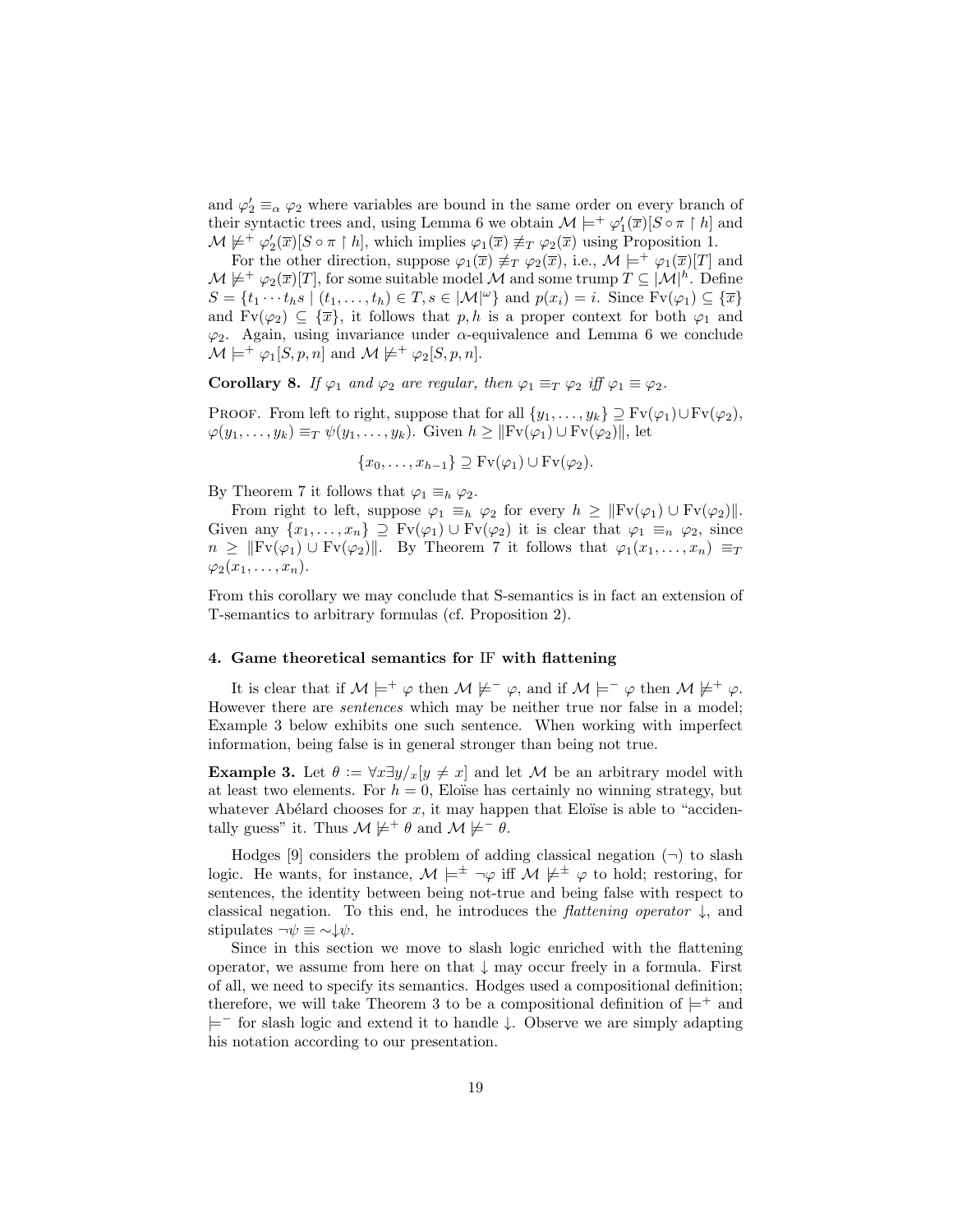Definition 6 ( $\models$ <sup>+</sup> and  $\models$ <sup>-</sup> for S-semantics with  $\downarrow$ ). We define  $\models$ <sup>+</sup> and  $\models$ <sup>-</sup> as the relation induced by clauses 1–8 of Theorem 3, plus

9.  $\mathcal{M} \models^+ \psi[S, p, h]$  iff  $\mathcal{M} \models^+ \psi[s, p, h]$  for every  $s \in S$ 10.  $\mathcal{M} \models^{\perp} \psi[S, p, h]$  iff  $\mathcal{M} \not\models^{\perp} \psi[s, p, h]$  for every  $s \in S$ 

**Example 4.** Observe from Example 3 that  $M \not\models^+ \theta$  and  $M \not\models^+ \sim \theta$ , since  $\sim$ is game-negation. Let us see what happens if we use  $\neg$  instead (recall  $\neg \psi$  is defined as  $\sim \downarrow \psi$ ). Using Theorem 3 (item 3) and Definition 6 (item 10), one gets  $M \models^+ \neg \theta$  iff  $M \models^- \psi \text{ iff } M \not\models^+ \theta[s, p, h]$  for every  $s \in |M|^\omega$  and proper context p, h. Since for no  $s \in \mathcal{M}^{\omega}$  Eloïse has a winning strategy for  $\mathsf{G}(\mathcal{M}, \theta, S, p, h)$ , we conclude  $\mathcal{M} \models^{+} \neg \theta$ .

Hodges could not provide a game-theoretical counterpart for the ↓ operator.<sup>9</sup> Next, we will fill this gap by defining the game  $G_l(M, \varphi, S, p, h)$ , that extends the rules of the game described in Section 3 to handle formulas containing arbitrary occurrences of  $\downarrow$ , and proving its equivalence.

**The board.** The board is essentially the same one used for  $G(\mathcal{M}, \varphi, S, p, h)$ . The syntactic tree of the formula now may contain ↓-nodes; these are assigned to players using the same criteria: those under an even number of ∼-nodes belong to Eloïse, the remaining ones to Abélard. Just like the leaves of the tree, ↓-nodes will not be decorated.

The turns. Unlike the one of Section 3, this game may last more than one turn. At any point of the game, the remaining number of turns will be bounded by the number of nested occurrences of ↓-nodes in the game-board. The opening turn is played exactly like in Section 3, although we still need to stipulate what happens, during the evaluation phase, if Nature arrives to a formula of the form  $\downarrow \psi$ . Observe that this means that if no  $\downarrow$  occurs in  $\varphi$ , then  $\mathsf{G}(\mathcal{M}, \varphi, S, p, h)$  and  $G_{\perp}(\mathcal{M}, \varphi, S, p, h)$  are essentially the same game.

So, summing up, when the game starts, both players decorate their nodes simultaneously; then Nature picks a sequence and puts it in the placeholder, and finally starts the evaluation phase (cf. rules  $R1-R4$  in Section 3). If evaluation reaches a leaf (i.e., an atom), then the game ends, and the winner is determined according to rule R4. For the extra case we add the following rule:

**R5** If the tree is of the form  $\downarrow \psi$ , then the turn ends.

The initial turn differs slightly from the subsequent ones, where the formula on the board will be always of the form  $\downarrow \psi$ . Now both players get to redecorate their nodes, except that in this case, they proceed one after the other. The player who owns the ↓-node at the root gets to do it first. After this, Nature

<sup>&</sup>lt;sup>9 "In the presence of  $\downarrow$ , we can't define a game  $G(\phi, A)$  for arbitrary A and  $\phi$ ." [9, p. 556].</sup>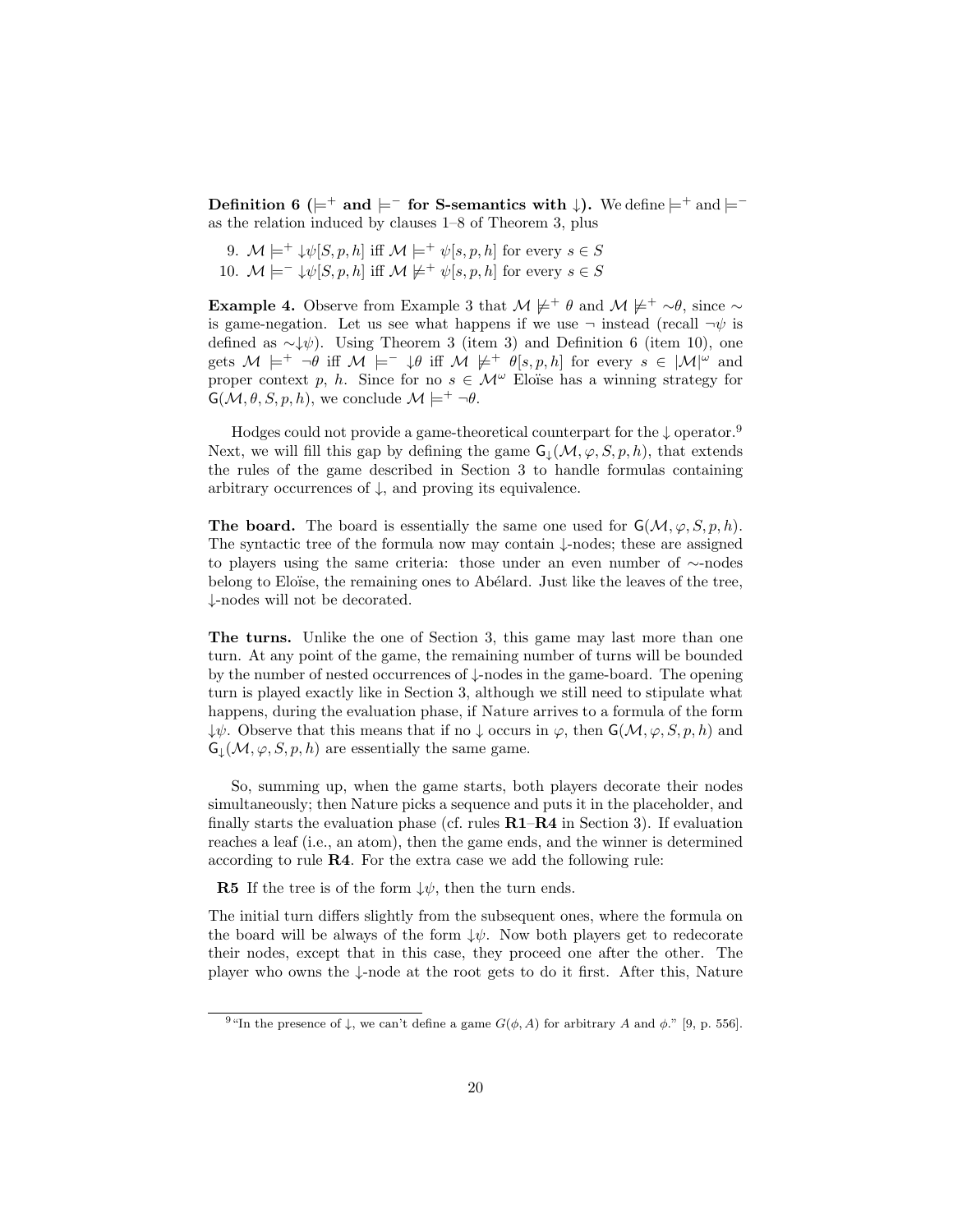replaces the tree with  $\psi$  and proceeds to the evaluation phase following rules R1–R5.

Observe that in  $\mathsf{G}_\downarrow(\mathcal{M}, \downarrow \psi, S, p, h)$  what Abélard and Eloïse do in their first turn is completely irrelevant: they will get to redecorate  $\psi$  in the second turn. Furthermore, notice that if  $S$  is a singleton set, then the first turn can be ignored altogether (Nature has to pick a valuation from a singleton set) and thus the game becomes of perfect information (cf. footnote 8 on page 12).

We won't go into a formal description of a winning strategy for  $G_{\downarrow}(M, \varphi, \varphi)$  $S, p, h$ . We simply take it to be some form of oracle that, when followed, guarantees that the game will end in a winning position, regardless what the opponent or Nature may play.

**Theorem 9 (Game semantics for** ). Given a formula  $\varphi$ , a suitable model M, a nonempty set  $S \subseteq |\mathcal{M}|^{\omega}$  and a proper context for  $\varphi$ , p: Vars  $\rightarrow \omega$  and  $h < \omega$ , the following holds:

- $\mathcal{M} \models^+ \varphi[S, p, h]$  iff Eloïse has a winning strategy for  $\mathsf{G}_\downarrow(\mathcal{M}, \varphi, S, p, h)$ ;
- $\mathcal{M} \models^-\varphi[S, p, h]$  iff Abélard has a winning strategy for  $\mathsf{G}_\downarrow(\mathcal{M}, \varphi, S, p, h)$ .

PROOF. The proof goes by induction on  $\varphi$  and is, essentially equivalent to the one for Theorem 3 except that we also have to account for the case where  $\varphi$ is  $\downarrow \psi$ . Suppose first  $\mathcal{M} \models^+ \downarrow \psi[S, p, h]$ ; this means that  $\mathcal{M} \models^+ \psi[s, p, h]$  for all  $s \in S$ . We want to construct a winning strategy for Eloïse for the game  $\mathsf{G}_{\mathsf{L}}(\mathcal{M}, \downarrow \psi, S, p, h)$ . The first turn is irrelevant; for the second one, Eloïse simply has to consider the valuation  $s$  in the placeholder and use the winning strategy for  $G_{\downarrow}(M, \psi, \{s\}, p, h)$  that, by inductive hypothesis, she has. For the other direction, suppose Eloïse has a winning strategy for  $\mathsf{G}_\mathsf{L}(\mathcal{M}, \downarrow \psi, S, p, h)$ . This implies she has a winning strategy for  $G_{\perp}(\mathcal{M}, \psi, \{s\}, p, h)$  for all  $s \in S$ : play whatever she would play as her second turn in  $G_{\downarrow}(M, \psi, S, p, h)$  if Nature happened to pick s. By inductive hypothesis, this means  $\mathcal{M} \models^+ \psi[s, p, h]$  for all  $s \in S$  and, thus,  $\mathcal{M} \models^+ \psi[S, p, h].$ 

Suppose, now,  $\mathcal{M} \models^- \downarrow \psi[S, p, h];$  this implies that for every  $s \in S$ ,  $\mathcal{M} \not\models^+$  $\psi[s, p, h]$ . From here we derive a winning strategy for Abélard on the game  $\mathsf{G}_1(\mathcal{M}, \downarrow,\mathcal{G}, p, h)$  as follows. The first turn is irrelevant; for the second one, an  $s \in S$  has been picked and Eloïse has played first following some strategy. Observe that this strategy is also a possible strategy for  $G_l(\mathcal{M}, \psi, \{s\}, p, h)$ . But by inductive hypothesis, since  $\mathcal{M} \not\models^+ \psi[s, p, h]$ , it cannot be a winning strategy for this game, i.e. Abélard has some strategy that defeats hers. Abélard simply has to use this strategy from this point on and will win the game. Analogously, if Abélard has a winning strategy for  $\mathsf{G}_\downarrow(\mathcal{M}, \downarrow \psi, S, p, h)$ , then for every  $s \in S$ picked by Nature and any strategy followed by Eloïse, there is a way in which Abélard can play and win the game. But this means that for no  $s \in S$ , Eloïse has a winning strategy for  $G_{\downarrow}(M, \psi, \{s\}, p, h)$  and, thus, by inductive hypothesis,  $\mathcal{M} \not\models^+ \psi[s, p, h]$  and, finally,  $\mathcal{M} \models^- \psi[s, p, h]$ .

We can now use game semantics as an alternative tool to reason about the properties of ↓, as illustrated by the following two results.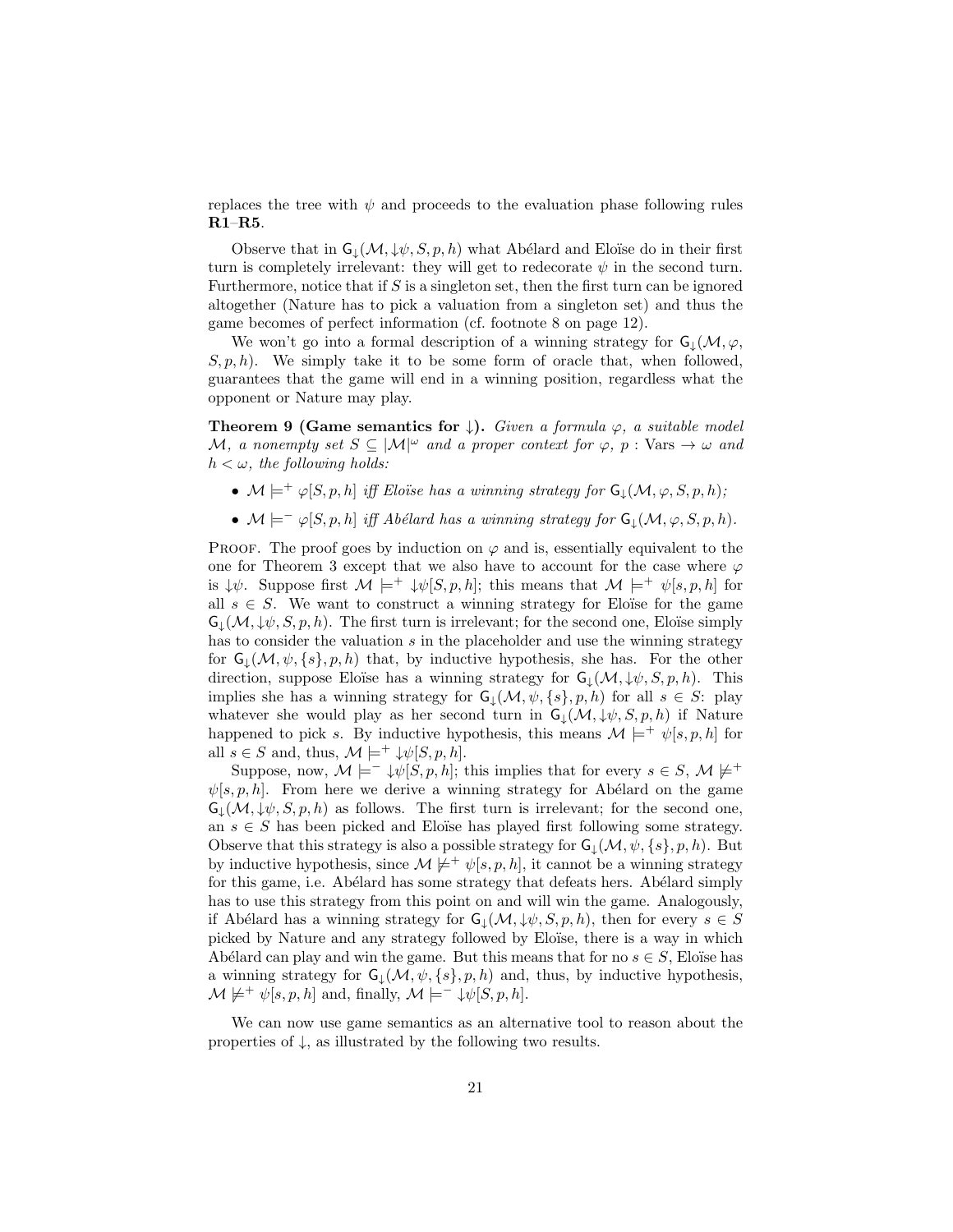**Theorem 10.** Let  $\psi'$  be the formula obtained from  $\psi$  by removing from the slashed connectives every variable that occurs free in  $\psi$ . Then, for every S and every proper context for  $\psi$ , p and h,  $\mathcal{M} \models^{\pm} \psi[S, p, h]$  iff  $\mathcal{M} \models^{\pm} \psi'[S, p, h]$ .

PROOF. The left-to-right implication is trivial: any winning strategy for the game  $\mathsf{G}_\downarrow(\mathcal{M}, \downarrow \psi, S, p, h)$  is also a winning strategy for  $\mathsf{G}_\downarrow(\mathcal{M}, \downarrow \psi', S, p, h)$ . For the other direction, we show how to proceed in the case of Eloïse, for Abélard a similar argument applies. Let us suppose, then,  $\mathcal{M} \models^+ \psi'[S,p,h];$  this means that for all  $s \in S$ ,  $\mathcal{M} \models^+ \psi'[s, p, h]$ . Now, take any arbitrary  $s \in S$ ; Eloïse has a winning strategy for  $G_{\downarrow}(\mathcal{M}, \psi', \{s\}, p, h)$ , let us call it  $T_s$ . Consider the next strategy: "whenever  $T_s$  mandates to play a function f for a slashed connective and  $x_1, \ldots, x_n$  are free variables of  $\psi$  that occur among the restrictions of the connective, play  $f'(r) = f(r[p(x_1) \mapsto s(p(x_1)), \dots, p(x_n) \mapsto$  $s(p(x_n))$ ) instead.". It is straightforward to see that this is a winning strategy for  $\mathsf{G}_\downarrow(\mathcal{M}, \psi, \{s\}, p, h)$  and, thus,  $\mathcal{M} \models^+ \downarrow \psi'[S, p, h].$ 

Observe that in the above theorem,  $\downarrow \psi'$  may have fewer free variables than  $\downarrow \psi$ . In that case, they will not be equivalent formulas.

**Theorem 11.** Let  $\psi$  be a formula such that in its syntax tree there is a path from the root to a  $\downarrow$ -node and every node in the path is either an ∼-node or is under an even number of  $\sim$ -nodes. Furthermore, let  $\psi'$  be the formula obtained by replacing that  $\downarrow$ -node in  $\psi$  by its descendent. Then, for all S and every proper context for  $\psi$ , p and h,  $\mathcal{M} \models^{\pm} \psi[S, p, h]$  iff  $\mathcal{M} \models^{\pm} \psi'[S, p, h]$ .

PROOF. It suffices to observe that in this case, whatever Abélard plays in the second turn of the game  $G_{\downarrow}(M, \downarrow \psi, S, p, h)$ , it cannot modify any node in the path between the root of  $\psi$  and the  $\downarrow$ -node in question. Thus there is nothing Eloïse can exploit if she gets the chance to redecorate the subtree below this node.

In particular, the above result implies that if a formula contains two consecutive occurrences of ↓ without any occurrence of ∼ between them, then the second occurrence can be eliminated, leaving the meaning of the formula unaltered.

### 5. Conclusions

It is well-known that IF-like formulas are very sensitive to context; much more than formulas in classical logics. The failure of basic properties (e.g. no α-equivalence,  $\varphi \not\equiv \varphi \vee \varphi$ , etc. [10]) witnessed to this fact. However, one of the points we tried to make in this paper is that so far there has been a disagreement in what is the context of an IF-like formula. This clearly follows, we believe, from Proposition 2.

Hodges [9] opted to split the context in two: syntactically, a list of variables in scope is a constituent of every formula; semantically, the value assigned to each variable is denoted by a list. In [16], the context is expressed only at the semantic level: the finite domain of valuations tries to capture the idea that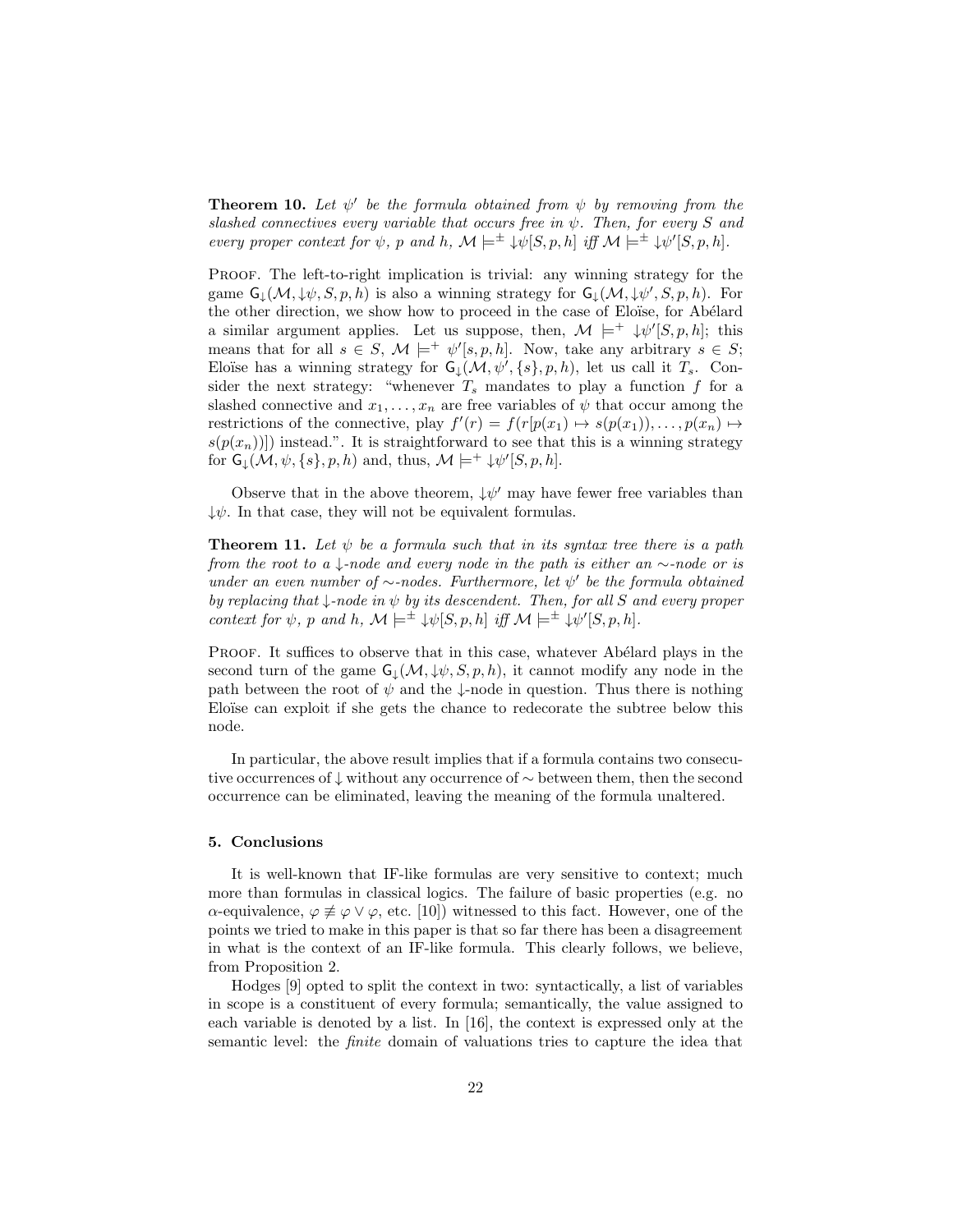only a finite number of variables have been bound. Similarly, we express the context of a formula only at the semantic level. Like in [9], our contexts contain a *finite list of values* (the prefixes of length h of S, cf. item 2 of Theorem 4) but since we don't want to restrict to regular formulas, we need to be able to interpret the free variables.

We have shown that the logic we obtain is an extension to the whole fragment of Hodges' trumps semantics (cf. Corollary 8). We can thus say that there are two alternative IF-like logics. Given the choice, we believe  $\alpha$ -equivalence is a key property, one we would rather not sacrifice. For instance, because  $\alpha$ -equivalence now holds, it is straightforward to take the flawed normal form results of [15] and show them to work under S-semantics. For most of the part one can simply reproduce Caicedo and Krynicki's original argument. Observe that they have also been fixed for V-semantics in [16] but it required a lot of technical effort (and yet, the equivalence results are context-dependent).

The last part of the paper was devoted to investigate the ↓-operator from a novel game-theoretical perspective. This lead us to some insight about its properties, specially when occurring nested and deeply inside a formula (cf. Theorems 10 and 11). Furthermore, the alternating selection of functions in the game-theoretical semantics for  $\downarrow$  is suggesting that one can express alternating higher-order quantifiers although the precise expressive power of the operator still needs to be pinpointed.

Acknowledgments. The authors thank Xavier Caicedo for having introduced them to the subject of IF logics and an anonymous referee for the precise corrections and fruitful suggestions. This work was partially supported by several grants. S. Figueira acknowledges grant PICT2067 from ANPCyT (Argentina), grant UBACyT X615 from the University of Buenos Aires and grant PIP 114-200801-00370 from CONICET (Argentina). D. Gorín acknowledges grant PICT2067 from ANPCyT (Argentina), grant UBACyT X484 from the University of Buenos Aires and a PhD scholarship from CONICET (Argentina). R. Grimson acknowledges grant G.0344.05 from the Research Foundation Flanders (FWO-Vlaanderen) and the European Union under the FP6-IST-FET programme, Project n. FP6-14915, GeoPKDD: Geographic Privacy-Aware Knowledge Discovery and Delivery.

- [1] J. Hintikka, The Principles of Mathematics Revisited, Cambridge University Press, 1996.
- [2] J. Hintikka, G. Sandu, Game-theoretical semantics, in: J. van Benthem, A. ter Meulen (Eds.), Handbook of logic and language, The MIT press, 1997, Ch. 6.
- [3] L. Henkin, Some remarks on infinitely long formulas, in: Infinitistic Methods: Proceedings of the Symposium on Foundations of Mathematics, Pergamon Press, 1961, pp. 167–183.
- [4] W. Walkoe Jr., Finite partially-ordered quantification, Journal of Symbolic Logic 35 (4) (1970) 535–555.